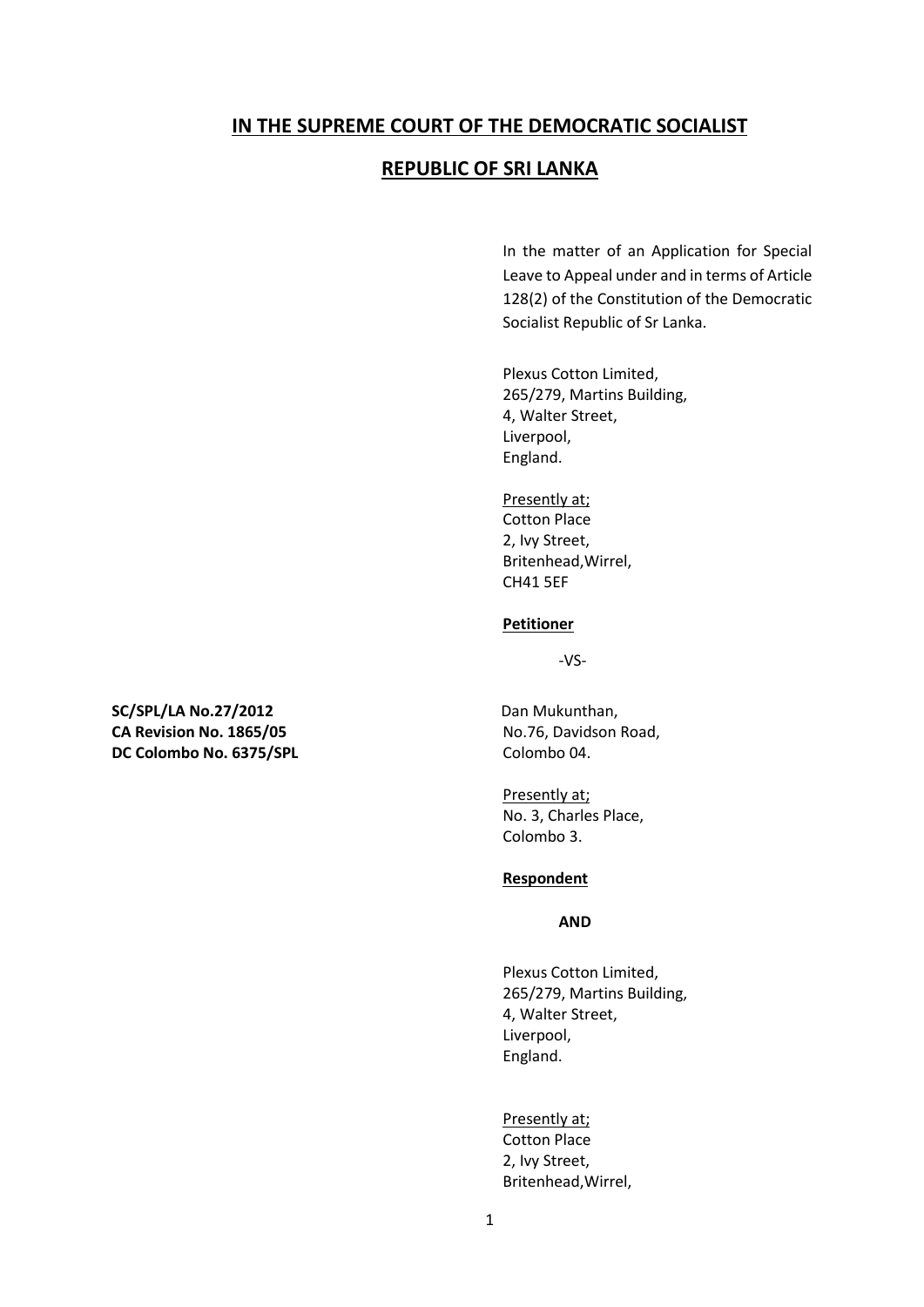#### CH41 5EF

### **Petitioner - Petitioner**

-VS-

Dan Mukunthan, No.76, Davidson Road, Colombo 04.

Presently at; No. 3, Charles Place, Colombo 3.

#### **Respondent – Respondent**

#### **AND NOW BETWEEN**

Dan Mukunthan, No.76, Davidson Road, Colombo 04.

Presently at; No. 3, Charles Place, Colombo 3.

#### **Respondent – Respondent – Petitioner**

-VS-

Plexus Cotton Limited, 265/279, Martins Building, 4, Walter Street, Liverpool, England.

Presently at; Cotton Place 2, Ivy Street, Britenhead, Wirrel, CH41 5EF

#### **Petitioner - Petitioner – Respondent**

Before: Jayantha Jayasuriya, PC. CJ., Vijith K. Malalgoda, PC. J., and Murdu N. B. Fernando, PC. J.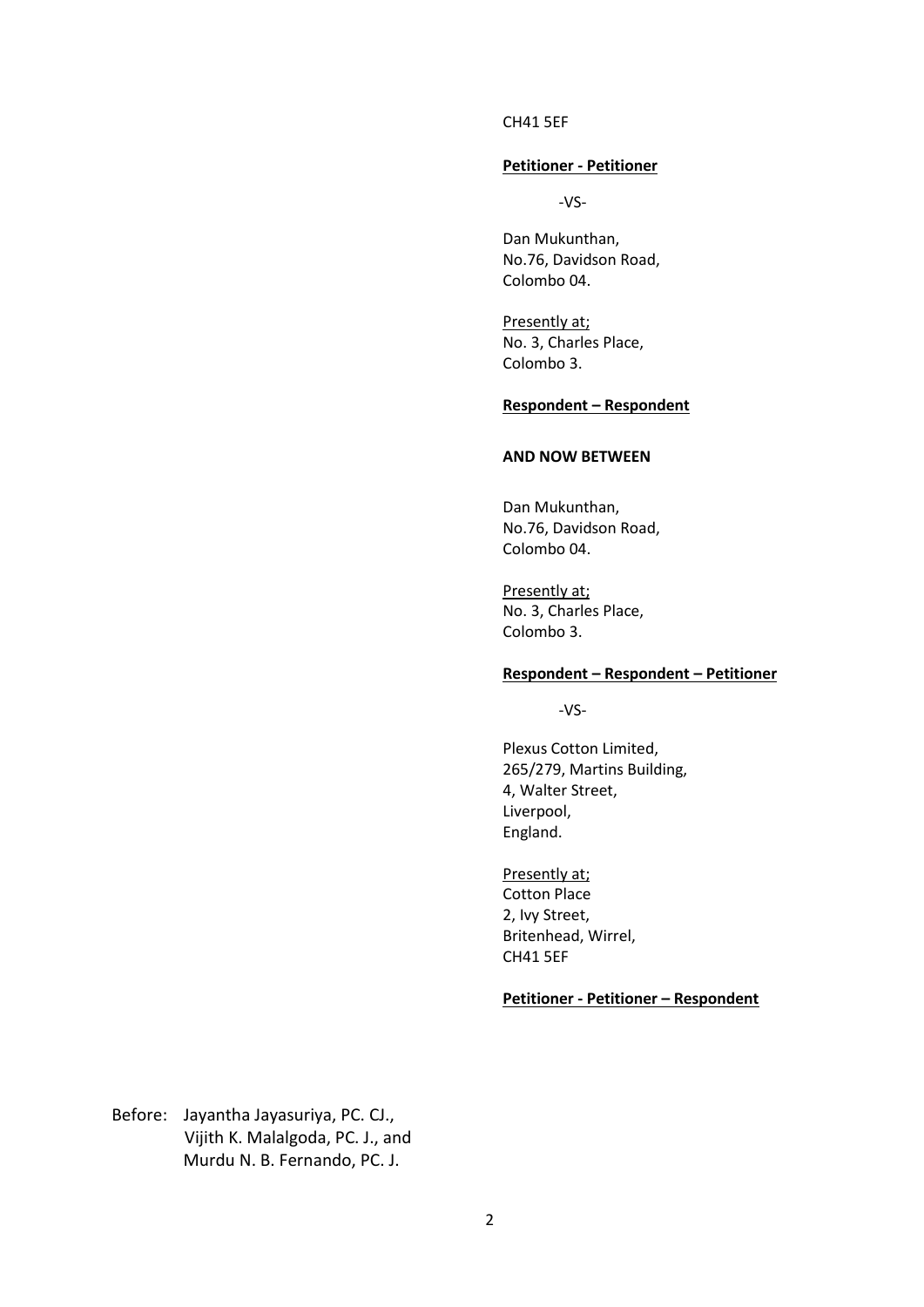Counsel: Uditha Egalahewa PC with N. Ashokbharan and Amaranath Fernando instructed by K.U. Gunasekera for the Respondent- Respondent - Petitioner. Shammil Perera PC with Primal Ratwatte and D. Perera for the Petitioner-Petitioner- Respondent.

Argued on: 12-06-2019

Decided on: 03-03-2021

#### **Murdu N.B. Fernando, PC. J.**

This is a Special Leave to Appeal application filed against the judgement of the Court of Appeal dated 13-01-2012. By the said judgement the Court of Appeal set aside the Order made by the District Court pertaining to the refusal of an application for registration of a foreign judgement obtained from a Court in the United Kingdom, under the provisions of the Reciprocal Enforcement of Judgements Ordinance No 41 of 1921.

When this application was taken up for granting of Special Leave to Appeal before us, the learned Presidents' Counsel for the Petitioner – Petitioner – Respondent ("the Respondent") and the Respondent – Respondent – Petitioner ("the Petitioner") appraised the Court of the preliminary objection raised by the Respondent, when this matter was initially taken up for support on 28-05-2012 with regard to non-compliance with Rule 8(3) of the Supreme Court Rules of 1990 by the Petitioner and moved that the said objection be taken up for determination in the first instance.

Having heard the parties before this Court with regard to the said preliminary objection and also having considered the many sets of written submissions tendered to Court prior to the said date and subsequent to the hearing of submissions on the said date, I now proceed to consider the said preliminary objection.

However, prior to examining the said preliminary objection raised by the learned Presidents' Counsel for the Respondent, I wish to refer to certain facts, *albeit* brief, relevant to this application which in my view is important to understand the nature of this Special Leave to Appeal application.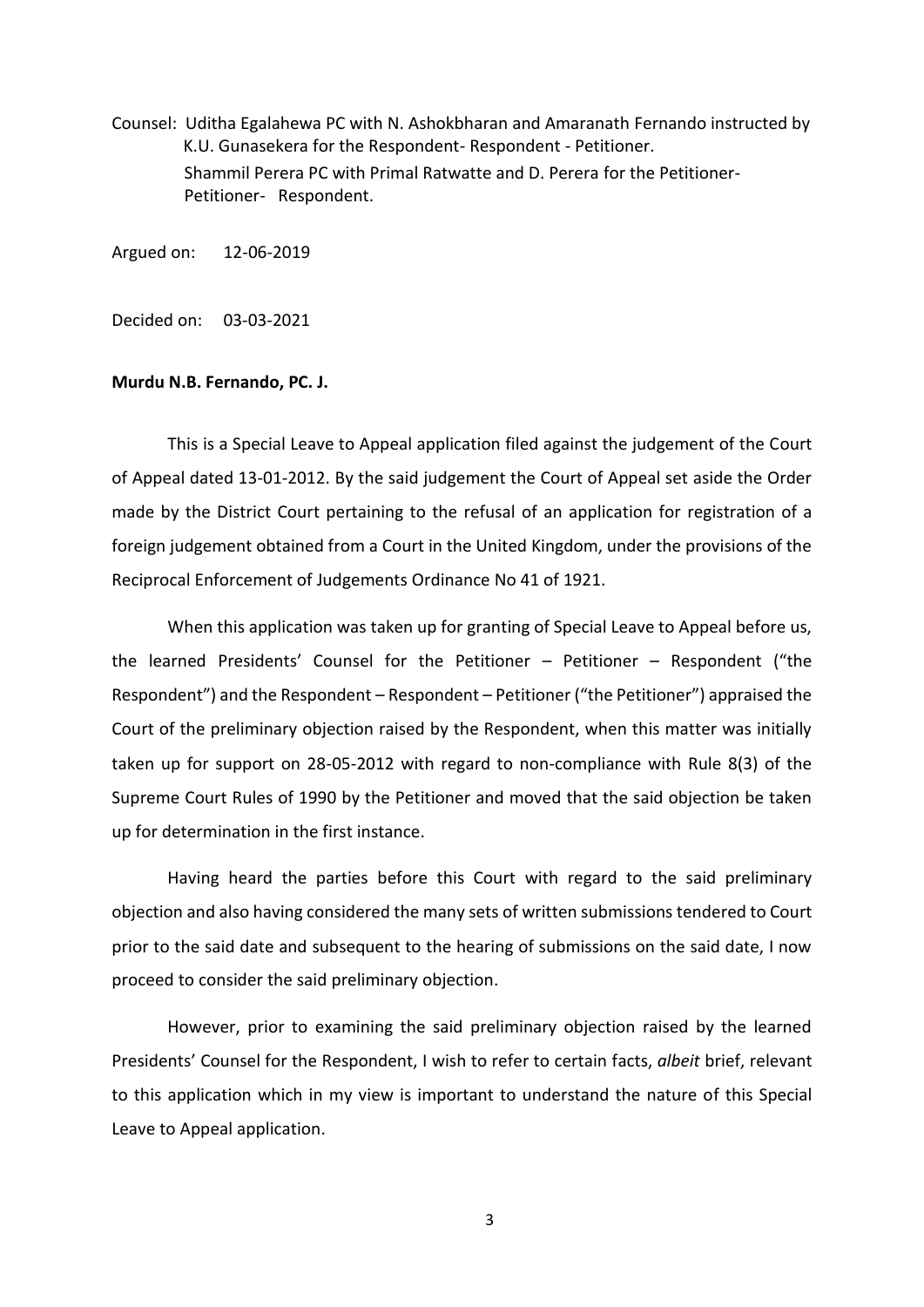- 01. The Respondent, a company registered in the United Kingdom entered into a contract of sale of cotton yarn with Veyangoda Textiles Mills Limited, a company incorporated in Sri Lanka, in the year 1998.
- 02. The Petitioner being a shareholder of the said Veyangoda Textiles Mills Limited guaranteed the performance of the said contract of sale, by way of a guarantee agreement.
- 03. In the year 1999, the ownership and management of Veyangoda Textiles Mills was vested with Peoples' Bank, in view of default of payment of loans obtained by Veyangoda Textiles Mills Limited and the Mills continued to function under the aegis of a Competent Authority appointed by the Bank.
- 04. Veyangoda Textiles Mills Limited failed to honour the terms of the said contract of sale and the **Respondent filed action in the High Court of the Royal Court of Justice in the United Kingdom** against the Petitioner, upon the Guarantee Agreement executed between the parties.
- 05. The Respondent also resorted to the provisions of the Mutual Assistance in Civil and Commercial Matters Act No.39 of 2000, by filing an application in Sri Lanka before the Court of Appeal to obtain Orders of Court to serve notice on the Petitioner and record his evidence in Sri Lanka.
- 06. Whilst the said application filed in the Court of Appeal was still pending, the Respondent obtained a **'default judgement' against the Petitioner dated 04- 10-2001 from the Royal Court of Justice (Queens Bench Division) in the United Kingdom.**
- 07. The Respondent thereafter filed an action in the District Court of Colombo to **register the said default judgement in terms of Section 3(1) of the Reciprocal Enforcement of Foreign Judgements Ordinance No 41 of 1921** ("the Ordinance") and that case is the genesis of the application before us.
- 08. The Petitioner too, filed an action in the District Court of Colombo and prayed for an Order of Court to refuse registration of the default judgement in terms of Section 3(2) of the said Ordinance, for the reason that the said default judgement has been obtained without summons being served on the Petitioner.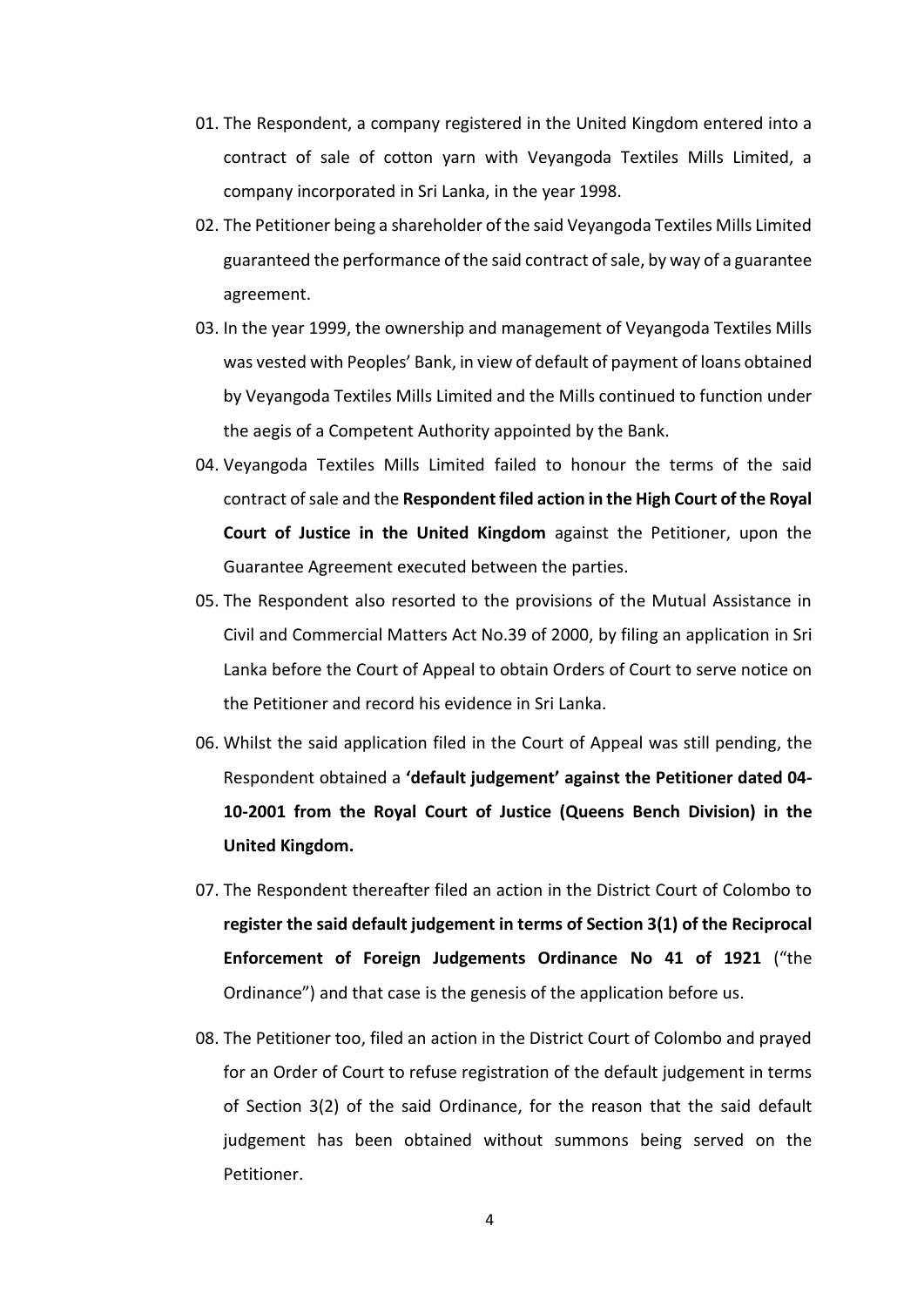- 09. The learned District Judge by Order dated 07-06-2005 **refused the application filed by the Respondent to register the default judgement** obtained from the High Court of the United Kingdom, **upon the ground of non-service of summons** on the Petitioner and dismissed the application.
- 10. Being aggrieved by the said judgment, the Respondent went before the Court of Appeal by way of a revision application. The Court of Appeal, set aside the said District Court judgement and directed the District Judge to proceed to register the judgement under the provisions of the Ordinance.
- 11. It is against the said Court of Appeal judgement that the Petitioner has now come before this Court having filed a Special Leave to Appeal application dated 22-02-2012.
- 12. Upon filing of the said application, **this Court, by Order dated 24-02-2012 directed that this matter be listed for support on 28-05-2012. It also made order to issue notice on the Respondent.**
- 13. The Respondent thereafter filed a motion dated 17-04-2012 together with a proxy and caveat and moved that it be accepted.
- 14. On 28-05-2012, when this application was taken up for granting of Special Leave to Appeal, the journal entry indicates that the learned Counsel for the Respondent informed Court that he intends to take up a preliminary objection and the matter was re-fixed for support for 17-09-2012.
- 15. On the said date the Presidents' Counsel for the Respondent raised the preliminary objection pertaining to non-compliance of Rule 8(3) of the Supreme Court Rules of 1990 and the matter was once again re-fixed for support.
- 16. The record bears out, that this application was taken up for inquiry on three occasions, parties heard, written submissions filed and judgement reserved prior to this matter being taken up before this bench.

Having referred to the facts pertaining to the application, I now wish to look at Rule 8(3) of the Supreme Court Rules - 1990.

The said Rule 8(3) reads as follows: -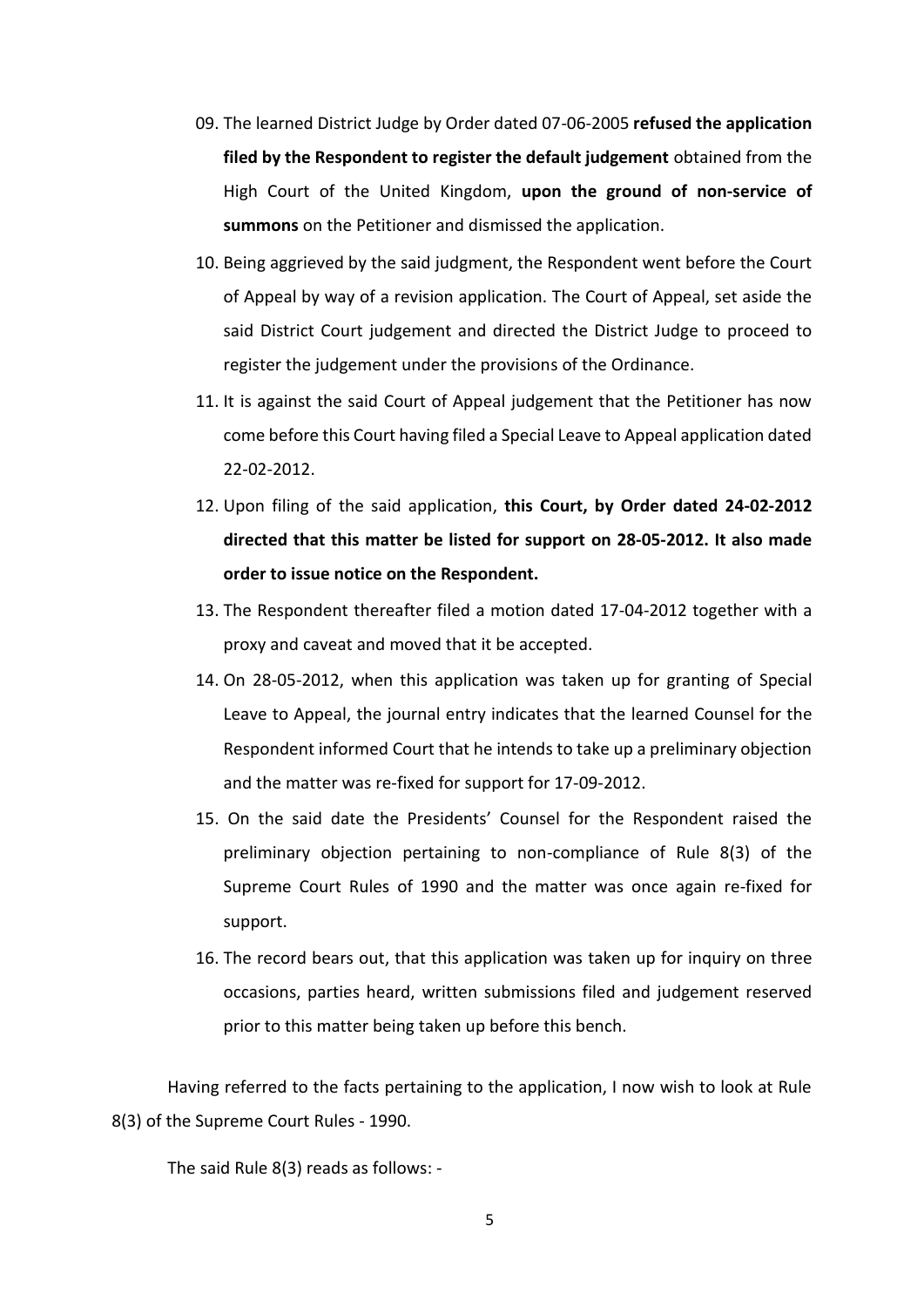"**The Petitioner shall tender** with the application such number of **notices as is required for service on the Respondent** and himself together with such number of copies of the documents referred to in Sub- Rule (1) of this rule as is required for service on the Respondent and shall tender the required number of stamped envelopes for the service of notice on the Respondents by registered post…." (emphasis mine)

For easy reckoning, I wish to refer to the corresponding Rule 8(1) and Rule 8(2) which reads as follows: -

# **Rule 8(1)**

"Upon an application for Special Leave to Appeal being lodged in the Registry of the Supreme Court, the **Registrar shall forthwith give notice,** by registered post, of such application to each of the Respondents in the manner hereinafter set out. There shall be attached to the notice, a copy of the petition, a copy of the judgment against which an application for Special Leave to Appeal is preferred and copies of affidavits and annexures filed therewith." (emphasis mine)

## **Rule 8(2)**

"Such notice shall be in the prescribed form and shall specify,

- a) That the Respondent, **if he intends to oppose the grant of Special Leave,** shall lodge within fourteen days of the receipt of such notice, **a caveat** indicating such intentions; and
- b) **The date of hearing…...**"(emphasis mine)

Thus, Rule 8 (3) clearly indicates **a Petitioner to tender required notices for service on the Respondent and himself** and **Rule 8 (1) spells out** the **Registrar to forthwith give notice** specifying,

- (i) if the Respondent intends to oppose the grant of Special Leave, to lodge a caveat indicating his intentions;
- (ii) and the date of hearing.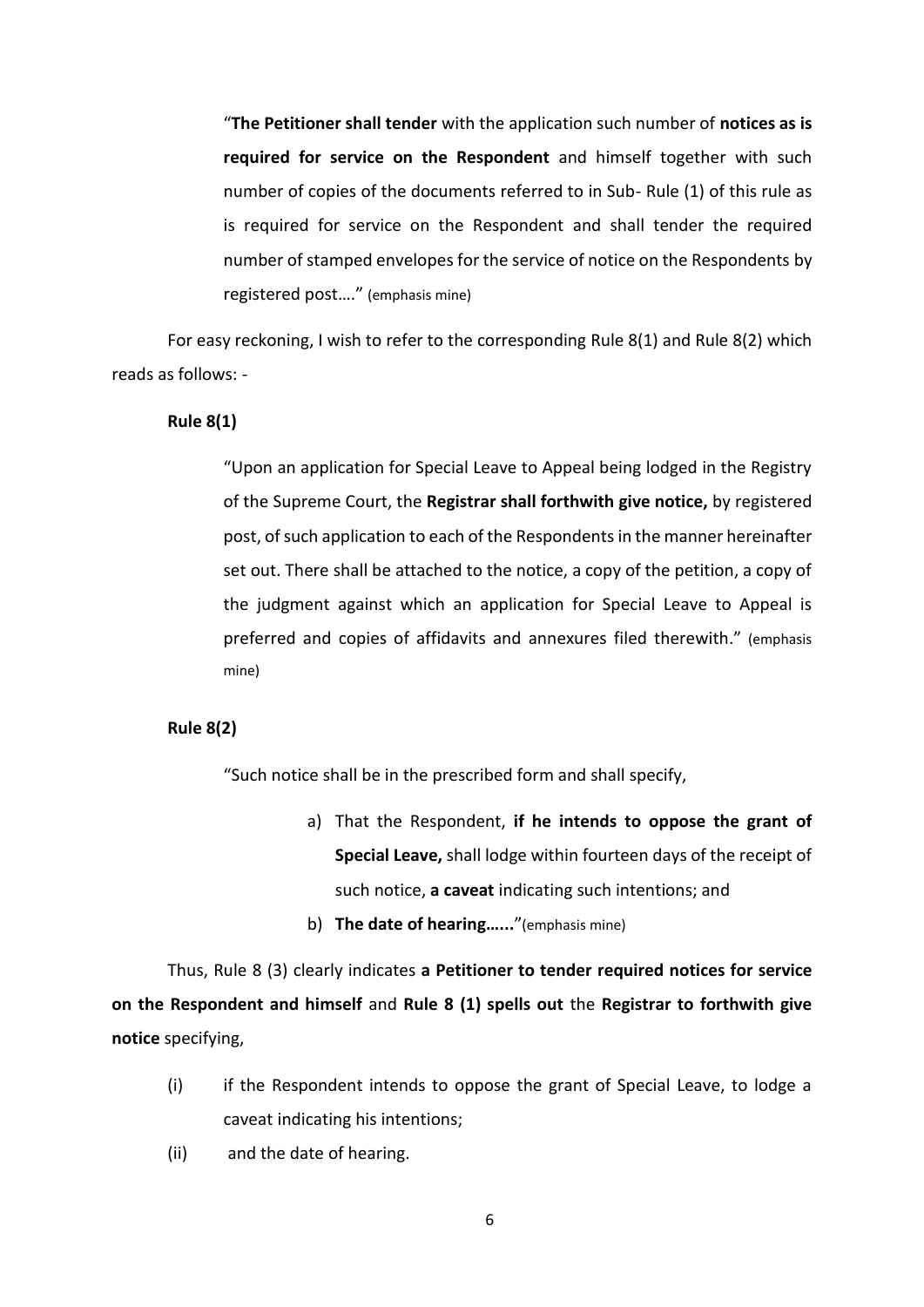Hence, the primary obligation laid down in the said Rule 8 (3) is for a Petitioner to tender such notice. Upon the tender of such notice, the Registrar is required to give notice, under Rule 8(1).

The preliminary objection raised by the Respondent as clearly laid down in the written submissions is, **that the Petitioner failed to tender the relevant notices, which triggered such notice not being served on the Respondent, through the Supreme Court Registry,** although admittedly such notice was served directly by the Petitioner on the Respondent, under registered cover at its registered address in the United Kingdom.

Thus, the contention of the Respondent, before this Court, was that **firstly, no notice was tendered by the Petitioner and secondly, no notice was served on the Respondent through the Registry** as spelt out in Rule 8(3) and thereby the Petitioner failed to comply with a mandatory rule.

Countering the said position, the **Petitioners contention was that five copies**, corresponding to the number of copies required for the record or the docket as is commonly called and the three judge's brief and to serve on the Respondent of the petition, affidavit and marked documents **were tendered to the Registry of the Supreme Court together with the motion dated 22-02-2012 and** as an additional precaution a set of documents was also directly dispatched to the Respondent, as the Respondent was in a foreign country on the said date itself. The Registered Attorney for the Petitioner furnished the postal article in proof of such posting upon the Respondent, **and hence** contended that **the necessary copies were tendered to the Registry and Rule 8(3) was complied, by the Petitioner** for all intents and purposes.

Both parties in the written submissions filed before this Court, relied on the entries made in the Motion Books and Day Books maintained at the Supreme Court Registry to justify their respective contentions. The extracts of the said records and entries were annexed to the written submissions and quoted extensively by both Counsel.

The parties also drew the attention of Court to a number of judgements to substantiate its respective positions.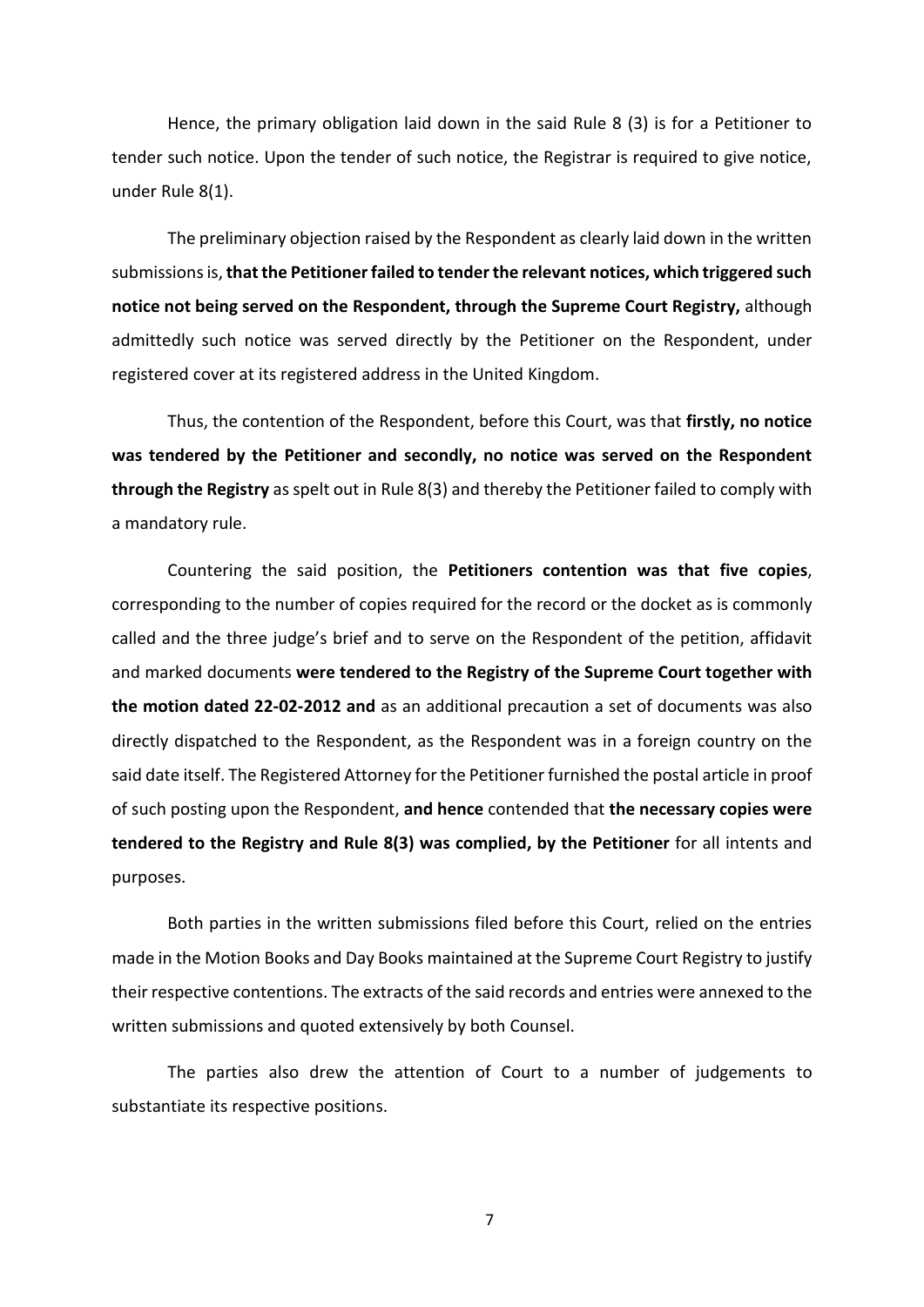The Respondent relied on a series of cases of this Court to establish the mandatory nature of Rule 8(3) and especially referred to the following judgments, in which *admittedly, notices were not tendered to the Registry by the Petitioner in the first instance.*

- **Woodman Exports (Pvt) Ltd. v. Commissioner General of Labour and others [2012] BLR 238,**
- **A.H.M. Fowzie and 2 others v. Vehicle Lanka (Pvt) Ltd. [2008] 1 SLR 23;** and
- **Sudath Rohana and another v. Mohammed Cassim Mohammed Zeena and another [2011] BLR 277.**

The Petitioner on the other hand, pleaded that the preliminary objection raised should be rejected *in limine,* based upon many contentions.

Firstly, that for all intents and purposes the Petitioner has complied with Rule 8(3).

Secondly, the Petitioner relied on the observations made in;

- **Tissa Attanayake v. Commissioner General of Elections and others – [2011] 1 SLR 220;** and
- **Samantha Niroshana v. Senarath Abeyruwan – SC/SPL/LA 145/2006 – S.C. minutes of 02-08-2007,**

to justify its proposition that the *purpose of the said Rule is to ensure that all necessary parties are properly notified in order to give a hearing.* Further, the rationale of giving notice is to adhere to rules of natural justice and in this instance the said purpose was achieved, the Respondent received notice, filed a caveat indicating its intention to resist granting of Special Leave to Appeal and on the first day itself when the application was supported for leave, a Counsel represented the Respondent.

Thirdly, no disadvantage or prejudice was caused to the Respondent by the alleged non-compliance of Rule 8 (3) and heavily relied on the observations made by a Divisional Bench of this Court in **AG v. Dr. Shirani Bandaranayake and others SC Appeal 67/2013** - **S.C. minutes of 28-06-2013** in rejecting a preliminary objection raised pertaining to Rule 8 (3).

In addition to the above, another contention of the Petitioner was that the Respondent relied on a 'misconceived fact' that the Petitioner has failed to tender the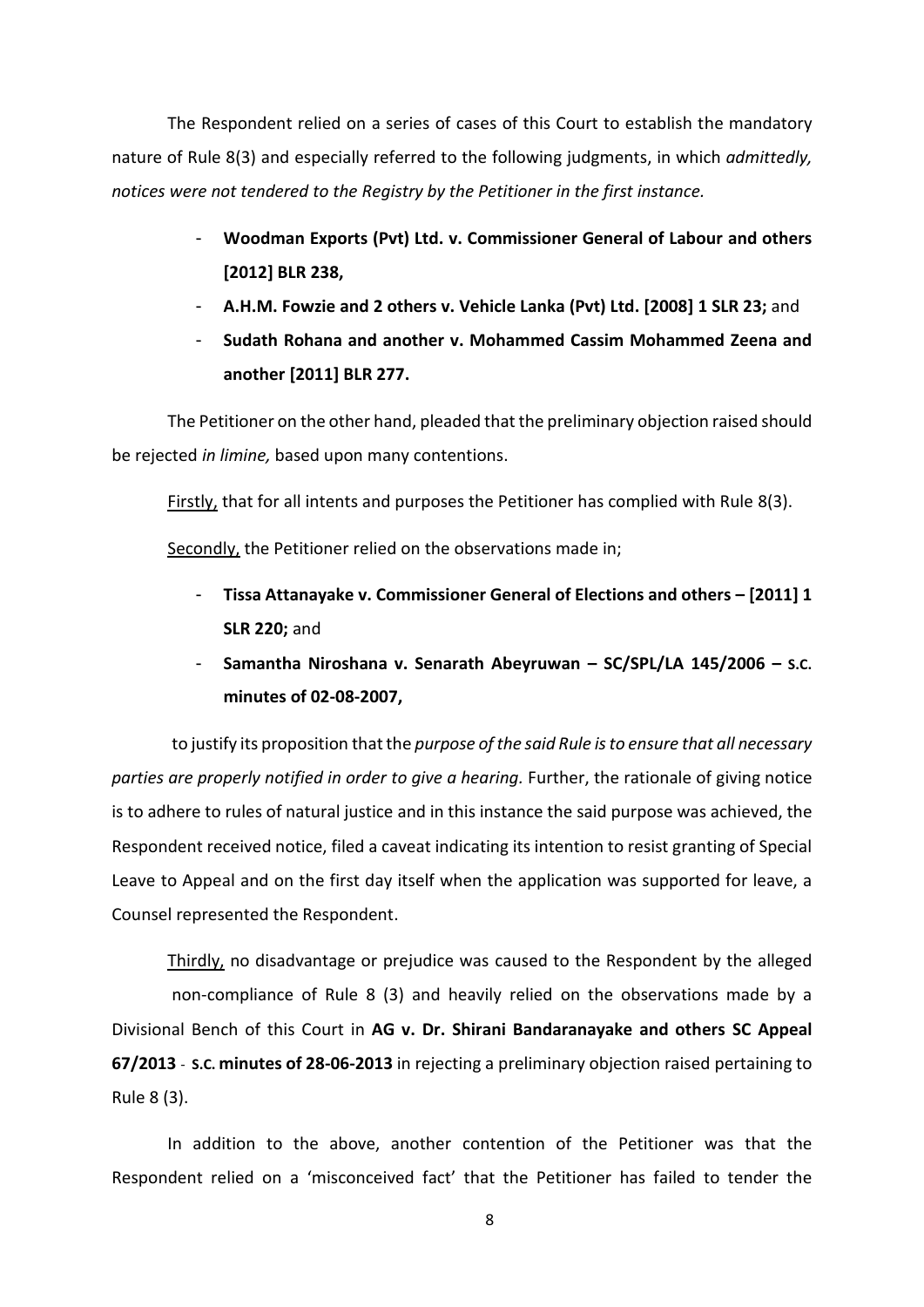required number of documents to the Registry and in accordance with the provisions of Section 101 of the Evidence Ordinance submitted that 'he who asserts must prove' and shifted the burden to the Respondent to prove 'that the required number of copies were not tendered by the Petitioner to the Registry'. The Petitioner also relied on Rule 9 of the Supreme Court Rules which state that 'the Registrar may call upon the parties to furnish additional copies if he deem necessary for proper determination of the application' and submitted that in this instance, the Registrar did not call for additional copies as the Petitioner, at the relevant time had tendered the necessary number of copies.

Having referred to the submissions made by both Counsel, *albeit* brief, I would, now move to examine the record before us and the entries therein to ascertain the correct perspective of this application. However, I do not intend to go on a voyage of discovery and examine motion books and day books of the Registry to investigate and come to a finding as to the nature of documents filed, the number of copies filed, the date it was filed, or what was not filed. I will restrict myself to examine and peruse only the record before Court and the judges' brief.

The record bears out that the jurisdiction of this Court was invoked by the Petitioner by filing a motion. Let me begin by examining the said **motion dated 22-02-2012.** It was filed by the Attorney-at-Law for the Respondent-Respondent-Petitioner and it indicates that *the proxy, petition and affidavit of the Respondent-Respondent-Petitioner and marked documents are annexed thereto and moved Court to accept and file it of record*. The motion also gives the name of the Counsel retained on behalf of the Petitioner to support the said application and three dates to get this matter fixed for support. It also bears out, that the copies of the documents have been posted under registered cover to the Respondent and the relevant postal receipt dated 22-02-2012 annexed as proof of same.

**The motion bears the seal of the Supreme Court dated 22-02-2012 and significantly has a minute therein dated 24-02-2012 and initialed,**

# *"List for support on 28-05-2012."*

The **first journal entry** of the record also sheds light to the matter in issue. The minute of the Registrar of the Supreme Court appearing below the notation; 'Attorney-at-Law files proxy from the Petitioner, petition, affidavit and documents' reads as follows;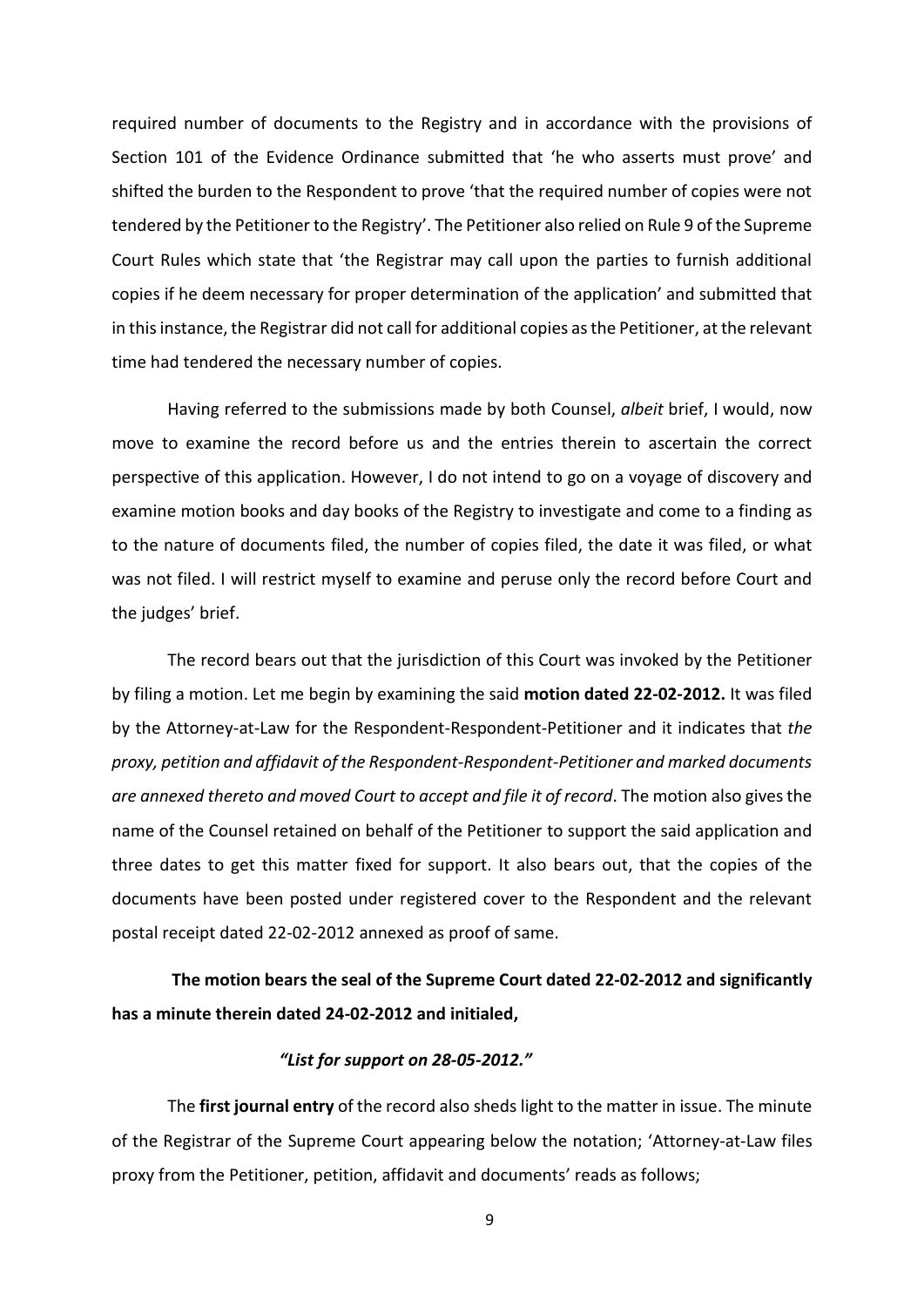### *'i. File*

#### *ii. Issue notice on Respondent for 28-05-2012*'

However, the journal entries do not indicate whether notices were tendered or dispatched but the next journal entry dated 24-04-2012 demonstrates that 'Attorney-at-Law for the Petitioner – Petitioner – Respondent has filed a motion dated 17-04-2012 with proxy and caveat and moved to accept same'.

It is observed that the said motion is worded thus:

*"Whereas a notice of an application for Leave to Appeal on behalf of the Respondent-Respondent- Petitioner abovenamed have been issued to Petitioner-Petitioner-Respondent in terms of Rule 8 (1) of the Supreme Court Rules, I do hereby lodge caveat on behalf of Petitioner-Petitioner- Respondent indicating the Respondent's intention to oppose the grant of Leave to Appeal."* (emphasis mine)

Further, it is observed that, the proxy annexed to the said motion and filed of record is signed by the Chairman of the Respondent Company on 03-04-2012 in Liverpool, United Kingdom.

It is also observed that although the original motion of the Petitioner dated 22-02- 2012 refers to the 'petition' in singular form, that the Judges' briefs have copies of **petition and other documents with an original seal (in purple ink) of the Supreme Court Registry bearing the date 22-02-2012 on the motion annexed to the petition itself, thus, giving credence to the fact, that more than one set of papers were filed.**

Therefore, the record in my view, bears out that **a judge of this Court**, after examining the documents filed by the Attorney-at-Law for the Petitioner and been satisfied of the said documents **directed that the matter be listed for support on 28-05-2012 and the Registrar of the Supreme Court made order to issue notice on the Respondent for 28-05-2012.**

Thus, excepting the above minutes, all the other matters which the parties made reference to relying upon motion books and day books, pertaining to number of notices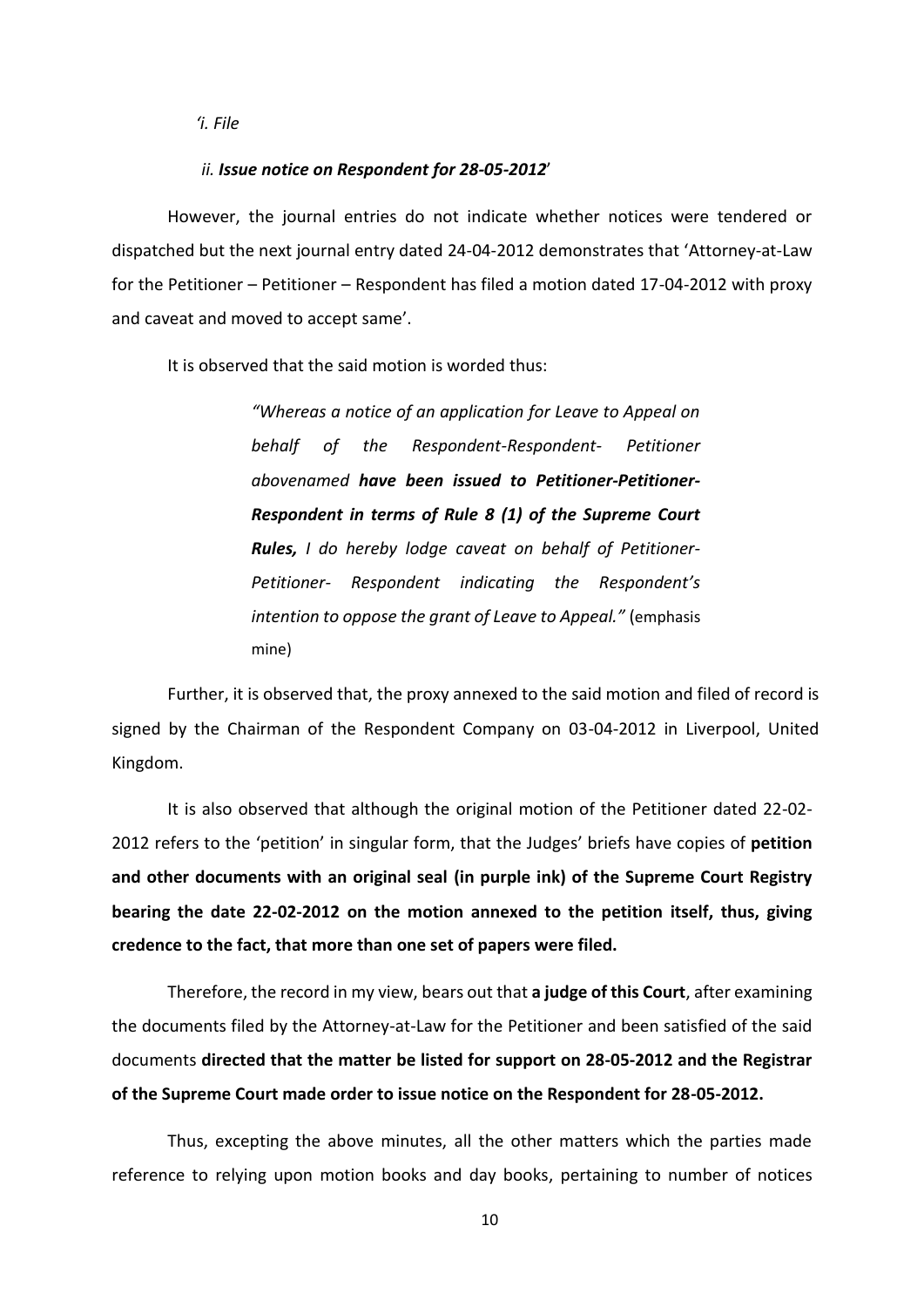tendered, the date of tender and the date of dispatch in my view, are all disputed facts, and I do not intent to rely on same.

**What is undisputed, relevant and significant is that the Court listed this application for 'Support' and directed to issue notice on the Respondent; the Respondent filed proxy and caveat six weeks prior to the date of Support and was before this Court on 28-05-2012, the first day the case was listed for Support, and on the said date itself raised a preliminary objection with regard to non-compliance of Rule 8(3) by the Petitioner.**

Having examined the record before Court, **I would now proceed to consider Rule 8(3**) in the light of the submissions made before this Court.

Let me begin by summarizing the arguments put forward by the two parties. The Respondents contention is that, Rule 8 (3) is mandatory in nature and since the Petitioner has failed to comply with the provisions of the said Rule, the application should be dismissed *in limine.* The contention of the Petitioner on the other hand is the Petitioner has complied with the provisions of Rule 8 (3) for all intents and purposes and hence the said objection has no force or effect in law and should be overruled. Without prejudice to the above argument, the Petitioner also contends, that **the purpose of the Rule has been achieved and no prejudice has been caused** to the Respondent and hence the objection raised, should in any event be overruled.

Hence, with regard to the first argument of the Petitioner, it is apparent that this case revolves around the documents that were tendered to Court, at the point of invoking its jurisdiction.

As already emphasized, I do not wish to come to a finding with regard to disputed facts or matters that are highly contentious between parties. Hence, I make no pronouncement on the contention of the Petitioner, that the Petitioner has for all intents and purposes complied with Rule 8(3), based upon the record before Court.

Thus, I limit myself to answer the question **with regard to the instant application, is Rule 8(3) mandatory in nature which would result in dismissal of the application for noncompliance of Rule 8(3), or Could this Court use its discretionary power and excuse the Petitioner for non– compliance of the mandatory provisions of Rule 8(3)?**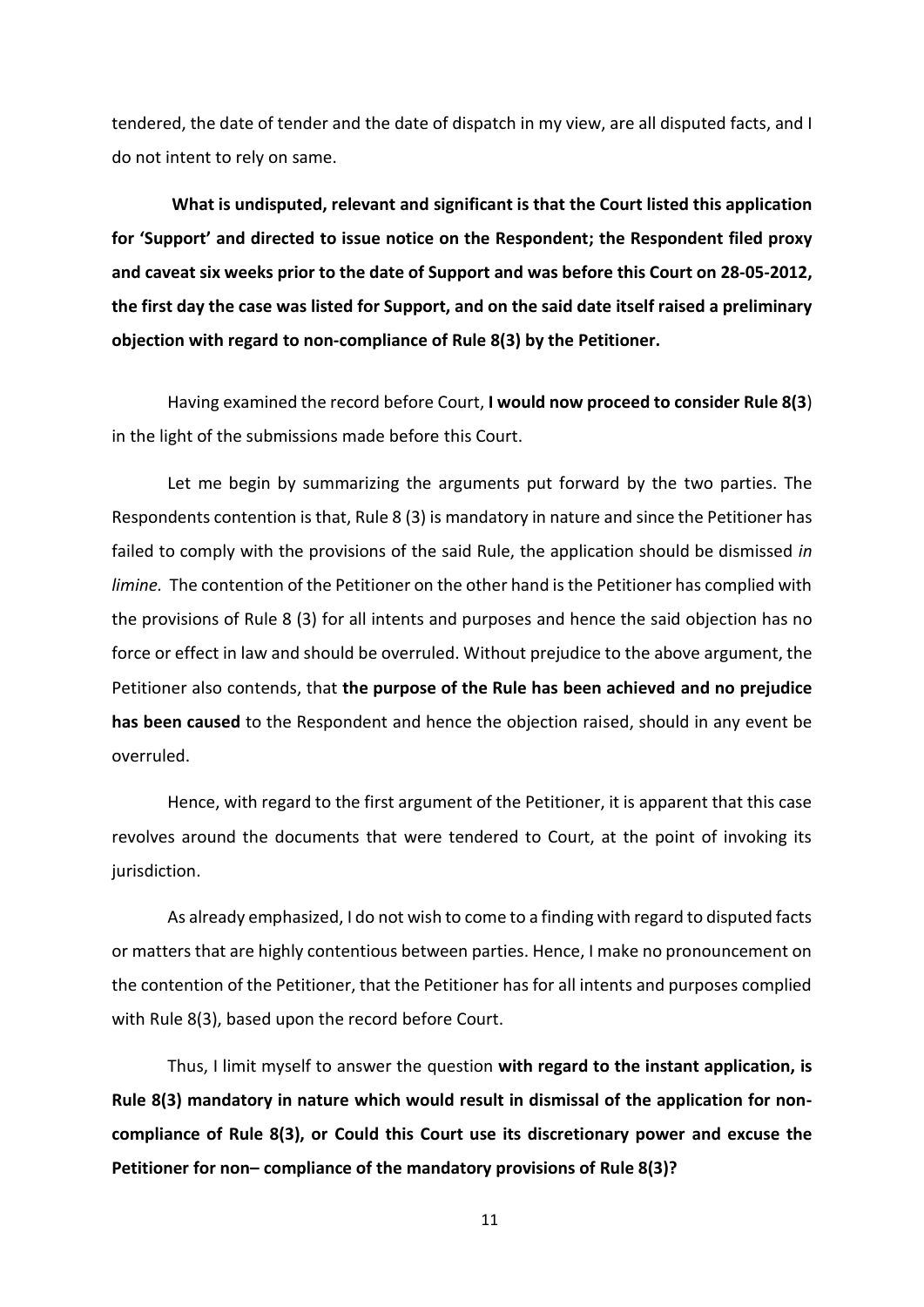The plethora of Judgements of this Court, recognize the mandatory nature of Supreme Court Rules and especially Rule 8 (3). Nevertheless, in certain cases, the Court has examined the facts pertaining to the matters before Court and excused a Petitioner for non-compliance of the said Rule 8 (3).

In the said background, I wish to consider the authorities relied upon by the learned Presidents' Counsel for the Respondent **to establish the mandatory nature of Rule 8(3)** and I wish to examine certain material facts of the said authorities in detail, since in my view, the factual matrix of the said authorities can be distinguished from the facts of the instant application before this Court for determination.

The first case relied upon by the Respondent is **Woodman Exports (Pvt) Ltd. v. Commissioner General of Labour and others (supra)**

The Petitioner in the said case, filed a Special Leave to Appeal application without annexing a single document on 23-12-2008 and one month hence, by way of a motion, tendered the documents and moved to list the application for support. Two weeks thereafter, the Registrar minuted that the notices have still not been tendered. On 20-03-2009 the day the application was listed for support, Court made Order, 'notices not given to Respondents' and **directed the Petitioner to support the application with notice to the parties** and re-fixed the case for a date two months hence. Six days prior to the 2<sup>nd</sup> date of support, notices were tendered and sent by registered post to the first to sixth Respondents, Commissioner General of Labour and Five others and when the matter came up for support on the  $2^{nd}$  day; viz 20-05-2009 there was no appearance for the Respondents and the matter was once again refixed. Meanwhile, notices sent to the fourth to sixth Respondents were returned and reissued. The case was taken up on 15-07-2009 the third day of support and seven months after the lodging of the application and on the said date, the first and second Respondents were represented by State Counsel, and a preliminary objection was raised, that the notices were tendered to the Supreme Court only five months after date of filing of petition and that too, nearly two months after the direction of Court and thus, the Petitioner has not complied with Rule 8(3) of the Supreme Court Rules. Based on the aforesaid circumstances, the Court upheld the preliminary objection and dismissed the application of the Petitioner.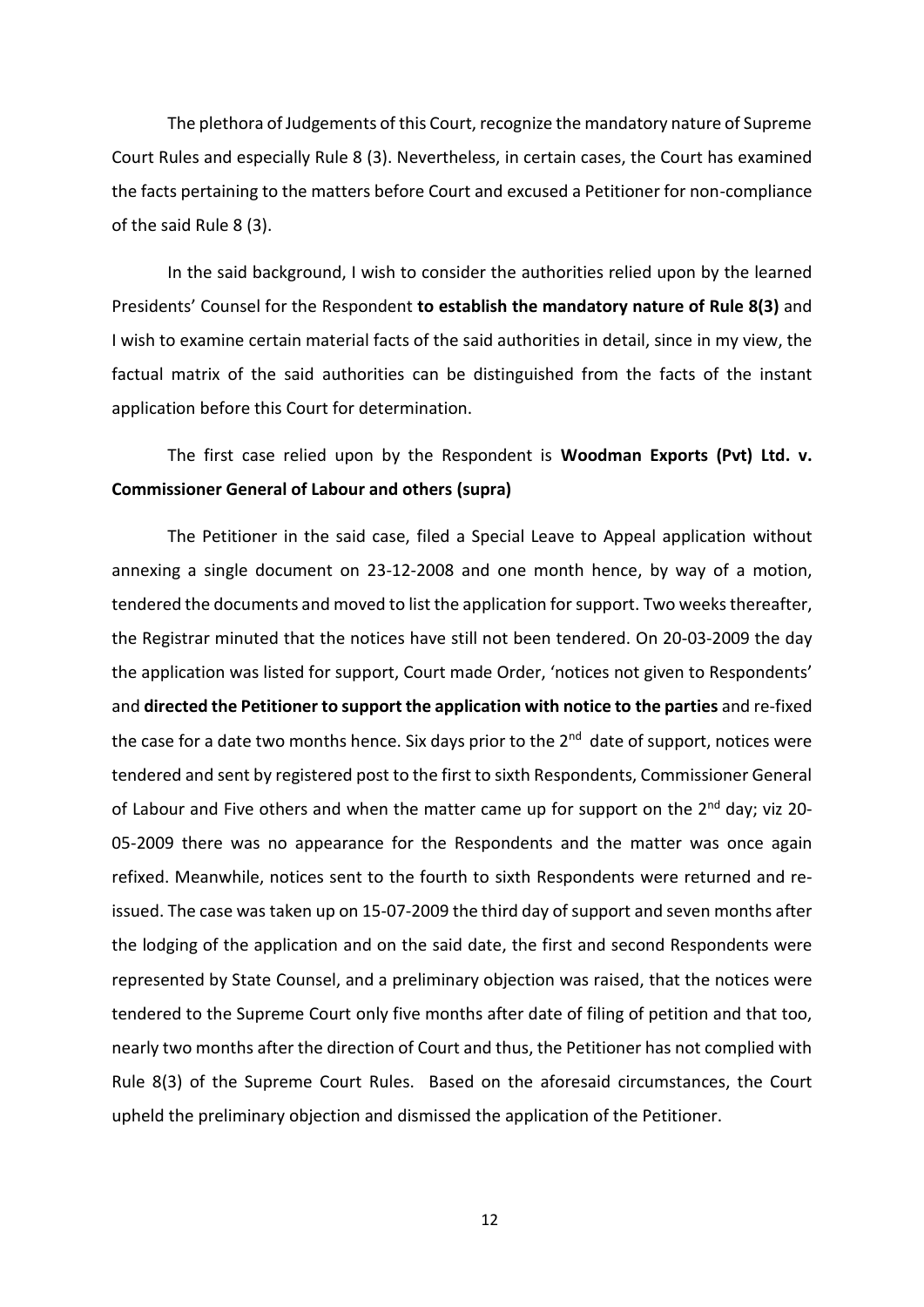In my view, the facts of **Woodman case** can be distinguished from the instant application, in which the Respondent, a foreign company was very much aware of the Special Leave to Appeal application and filed caveat stating that it was in receipt of notice in terms of Rule 8(1) six weeks prior to the first date of support of the said application and indicated its intention to oppose the application for Special Leave to Appeal.

The *second case* relied upon by the Respondent, to establish the mandatory nature of Rule 8(3) was **A.H.M. Fowzie and 2 others v. Vehicle Lanka (Pvt) Ltd. (supra)**

In the said case too admittedly, the Petitioner failed to file the notices together with the application for Special Leave to Appeal. The Respondent, a local company however became aware of the Special Leave to Appeal application a day prior to the date of support of the Special Leave application when a case against the same party was taken up in the Court of Appeal and filed a motion and moved Court to reject the application *in limine* for the reason that Rule 8(3) had not been complied with.

The Court upheld the preliminary objection and rejected the Application of the Petitioner and held, that the purpose of Rule 8 is to ensure that all parties are properly notified in order to give a hearing to all parties and such purpose has not been achieved by the actions of the Petitioner in not adhering to the Supreme Court Rules, although the Petitioner, consequent to the motion filed by the Respondent to reject the application, filed papers and served it on the Respondent. The Court went onto hold, that filing of papers on a subsequent date cannot be considered as discharging the requirement under Rule 8(3) or substantial compliance with Rule 8(3) or as an application for extension of time under Rule 40 of the Supreme Court Rules.

This case too, in my view can be distinguished from the instant application before us, in which no motion was filed for the dismissal of the case *in limine* and in any event, the Respondent, the foreign company was put on notice and was very much aware of the Special Leave to Appeal application and the date fixed by Court for support of the application and as stated earlier also filed a caveat and a motion and more over indicated in the motion filed in Court that Papers were served under Rule 8 (1) and indicated the opposition to the application and was present in Court on the said date.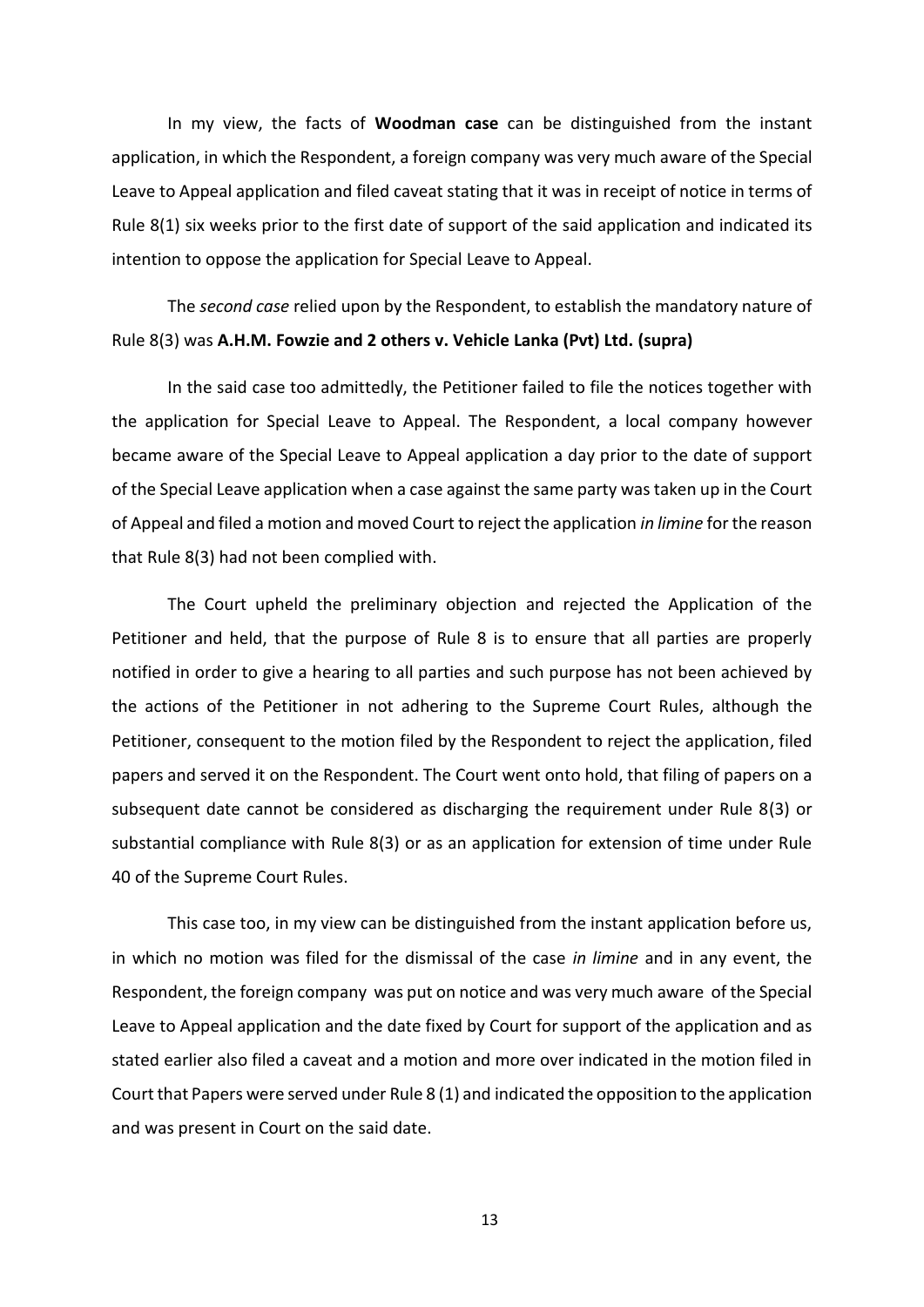The *third case* relied upon by the Respondent with regard to the mandatory nature of Rule 8(3) is **Sudath Rohana and another v. Mohammed Cassim Mohammed Zeena and another (supra)**

The said case was a Leave to Appeal application filed against the Order of the Provincial High Court, wherein the Petitioner admittedly failed to file notices together with the said application but served a set of documents on the Respondent direct and not through the Supreme Court Registry. The Respondent filed a motion raising a preliminary objection with regard to the mandatory requirement of Rule 8(3) and moved to reject the application *in limine*. In the said case, response of the Petitioner to the said contention was that there was no requirement for the Petitioner to follow the procedure laid down in Rule 8(3) as it was not an appeal from the Court of Appeal.

Shirani Bandaranayake, J. (as she was then) after a careful consideration of the appeal procedure viz-a-viz the Supreme Court Rules held that it is Rule 28 (3) of Section C of Part I of the Supreme Court Rules that is applicable for appeals from the Provincial High Court and not Rule 8 (3) of Section A of Part I of the Rules. The Court went on to hold that Rule 28(3) too, is mandatory and thus, upheld the preliminary objection and dismissed the appeal.

Whilst, I am in agreement with the *ratio-decidendi* of the aforesaid **Sudath Rohana case** pertaining to appeals from the Provisional High Court to the Supreme Court, the applicability of Supreme Court Rules and the mandatory nature of Rule 28(3), in my view, the said case is not on 'all fours' similar to the instant application, since the Respondent in the instant application did not take any constructive steps, prior to the date of support either to file a motion and move for rejection of the application *in limine* for non-compliance of Rule 28(3) or for dismissal of the application and thus the aforesaid case relied upon by the Respondent too, in my view can be distinguished from the instant application.

Having referred to the three judgements relied upon by the Respondent, I wish to refer to two other judgements which are often cited before this Court, where Rule 8(3) has been meticulously analyzed.

The first case is **Tissa Attanayake v. Commissioner General of Elections and others (supra)** wherein, this Court upheld the preliminary objection raised with regard to noncompliance of Rule 8(3). This case too, in my view, can be distinguished from the instant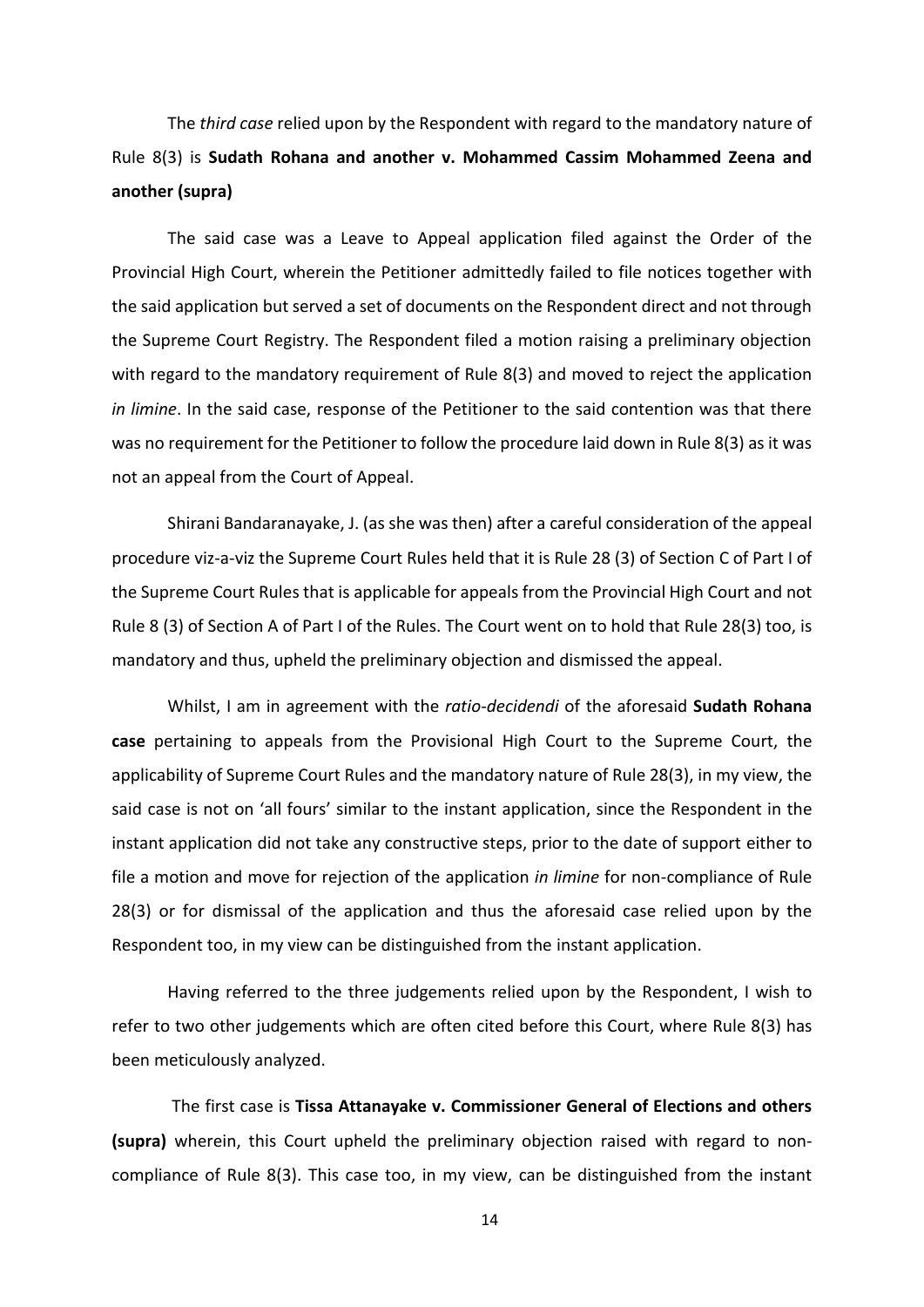application since, it is apparent from the facts of the said case, that the Petitioner therein moved to serve notice on several of the Respondents, only after the first day the matter was fixed for support and moreover after such objection was raised on behalf of the Respondents. In the said case, the Court held that the purpose of Rule 8(3) was to ensure that parties are properly notified in order to give them a hearing, prior to determining a Special Leave to Appeal application.

Secondly, **Udaya Shantha v. Jeewan Kumaratuga and others 2012 [BLR] 129** wherein this Court upheld the preliminary objection raised pertaining to non-compliance of Rule 8(3) of the Supreme Court Rules and reference was made to the entire gamut of the cases delivered by this Court pertaining to the mandatory nature of the said Rule. However, from the facts of the said case it is apparent that at the time the said case was lodged, admittedly no notice was tendered and for a period of six months no steps what so ever were taken by the Petitioner to tender notices. Thereafter only steps were taken, to amend the petition, file annexures to the petition, and seek extension of time in terms of Rule 40 and to get the case fixed for support and serve notice on the Respondents and at that point of time the Respondents filed a motion moving Court to dismiss the application *in limine* for controverting Rule 8(3) and failing to prosecute the application with due diligence. Thus, in my view, the said case too can be distinguished from the instant application before this Court for determination.

Likewise, in **Colombo Business School Ltd v. Sri Lanka Tea Board – SC/HC/LA 69/2018 - S.C. minutes of 25.01.2021** a recent judgment of this Court, pertaining to Rule 28(3) of the Supreme Court Rules, this Court placed much reliance and weight on the minute of the learned Judge of this Court, in determining the crucial issue with regard to tendering of notice. In the said case, the relevant minute of the Judge sitting in chambers viz. *"Petitioner is directed to tender notice and move for leave"* was considered the pivotal point in coming to the conclusion that no notice was tendered by the Petitioner, at the time of lodging of the Leave to Appeal application which in turn resulted the Court to uphold the preliminary objection raised with regard to non-compliance of Rule 28(3) and dismiss the case *in limine.*

 Furthermore, in the aforesaid case, it is observed that the fact of notices not being tendered which resulted in notice not being issued on the Respondent was not a disputed fact between the parties, unlike in the present case**, where tender and issuance of notice is**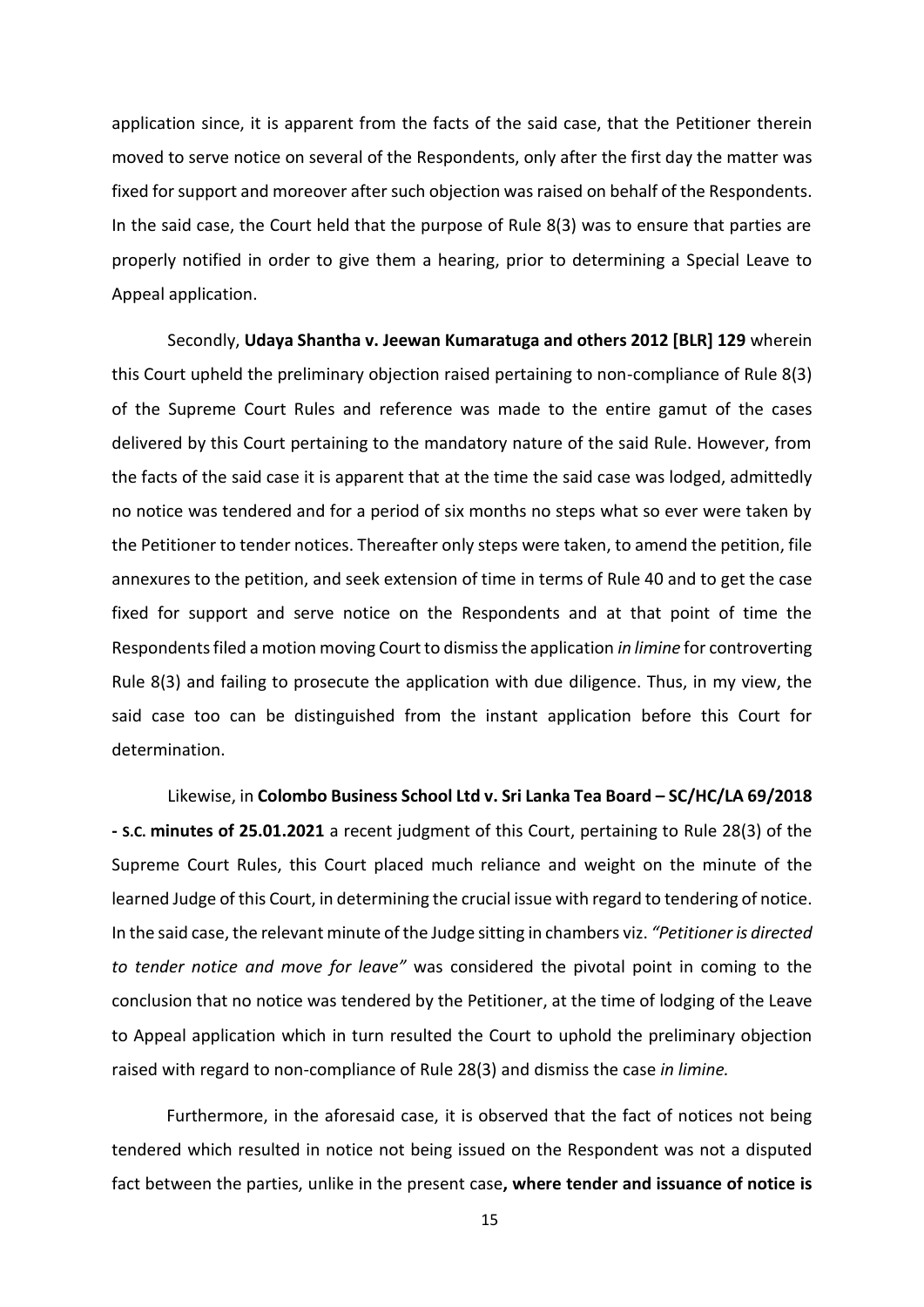**the bone of contention between the two parties.** Hence, the said case too, can be distinguished from the instant application.

In all the cases discussed above, although the focal point or the pivotal issue is Rule 8(3) and its mandatory nature, the facts pertaining to tender and issuance of notices in the said cases are distinct and different and hence in my view not comparable and can be distinguished from each other and more so with the instant application. Hence, though the thread that runs through the fabric is Rule 8(3) and the said cases speak of the mandatory nature of Rule 8 (3), it has no direct bearing, in so far as the instant application is concerned, since in the instant application the Petitioner and the Respondent are at variance with regard to the tender and issuance of notice.

Furthermore, in the cases discussed above without any exception, admittedly, notices were not tendered together with the Petition of Appeal, whereas in the instant matter, the Petitioner emphatically adverts that notice was tendered to Court together with the Petition of Appeal and contends that for all intents and purposes the Petitioner has complied with Rule 8(3). Hence, there is a material difference between the instant application and the rest of the cases considered and analyzed in this judgement.

Thus, whilst appreciating the submissions of the learned Presidents' Counsel for the Respondent with regard to the mandatory nature of Rule 8(3) of the Supreme Court, I am of the **view that the instant application is unique and this application should be looked at and examined independently from its precise facts and context.**

At this stage, I wish to draw attention to another judgement of this Court.

In **AG v. Lokugalappathilage Cyril SC/SPL/LA 272/2013 - S.C. minutes of 10-10-2016** wherein a preliminary objection pertaining to Rule 3, 6 and 10 of the Supreme Court Rules was raised, this Court observed that there is a necessity to give a strict interpretation to Supreme Court Rules and also that matters concerning Rules need to be considered on a case by case basis.

Whilst I am in agreement with the said observation, I am of the view that each case is unique and when a Court is considering a preliminary objection, the object of the rule, the circumstances of default, the explanation of the Petitioner for the default, should be carefully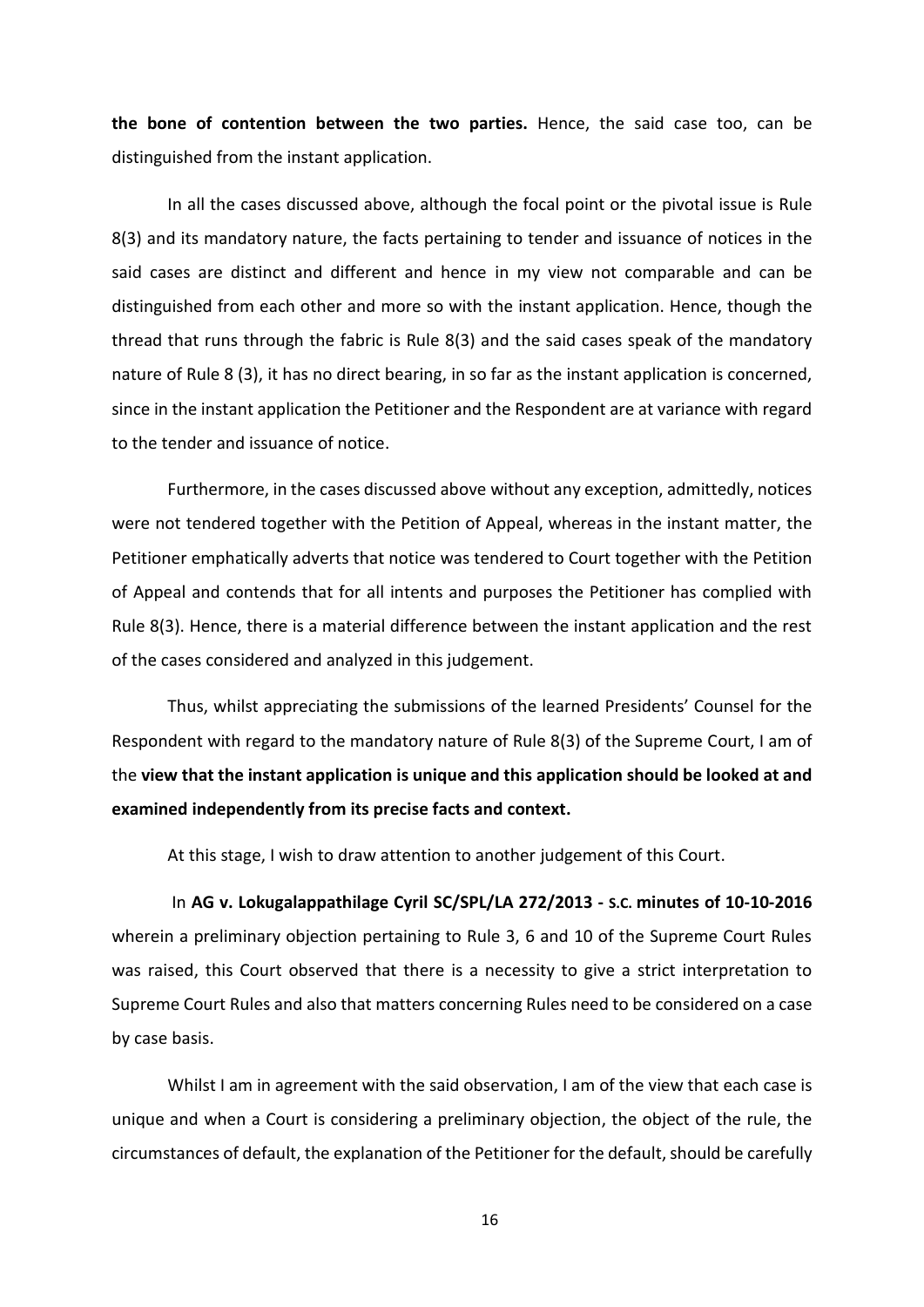analyzed and examined on a case by case basis, in deciding whether a case should be dismissed *in limine,* for failure to comply with a Supreme Court Rule.

Having said that, I pause at this moment to examine the submissions of the learned Presidents' Counsel for the Petitioner pertaining to Rule 8(3).

First and foremost, the learned Presidents' Counsel for the Petitioner emphatically contends, the authorities relied upon by the Respondent has no relevance to this matter, since the Petitioner has fully complied with the mandatory provisions of Rule 8(3) and tendered the necessary papers to Court and that in the first instance when this matter was taken up before Court, the instructing Attorney personally informed this Court, that five copies were tendered to Court and in addition a copy was directly served on the Respondent. However, as stated earlier the record before us, does not bear out the said facts and the said facts are the 'disputed facts' that I will not endeavor to investigate or rely upon in determining this case.

Thus, I will confine myself to the record before Court and only rely upon the minutes in the record, which I believe was entered after examining the documents before Court and which unambiguously state "List for Support on 28-05-2012" and "issue notice on the Respondent."

The next contention of the Petitioner before this Court was twofold.

*Firstly***, that in any event the Respondent is before Court and the purpose of the Rule has been achieved; and**

*Secondly,* **no prejudice whatsoever has been caused to the Respondent by the alleged non-compliance of Rule 8(3) by the Petitioner.**

In order to substantiate the first contention with regard to **the purpose of the Rule,** the learned Counsel for the Petitioner relies on the below mentioned observations made by Shirani Bandaranayake, J. in **Tissa Attanayake case (supra)** and in **Saman Niroshana case (supra)** wherein it is stated as follows;

> *"the purpose of Rule 8(3) is to ensure that all necessary parties are properly notified and to give a hearing to all parties"*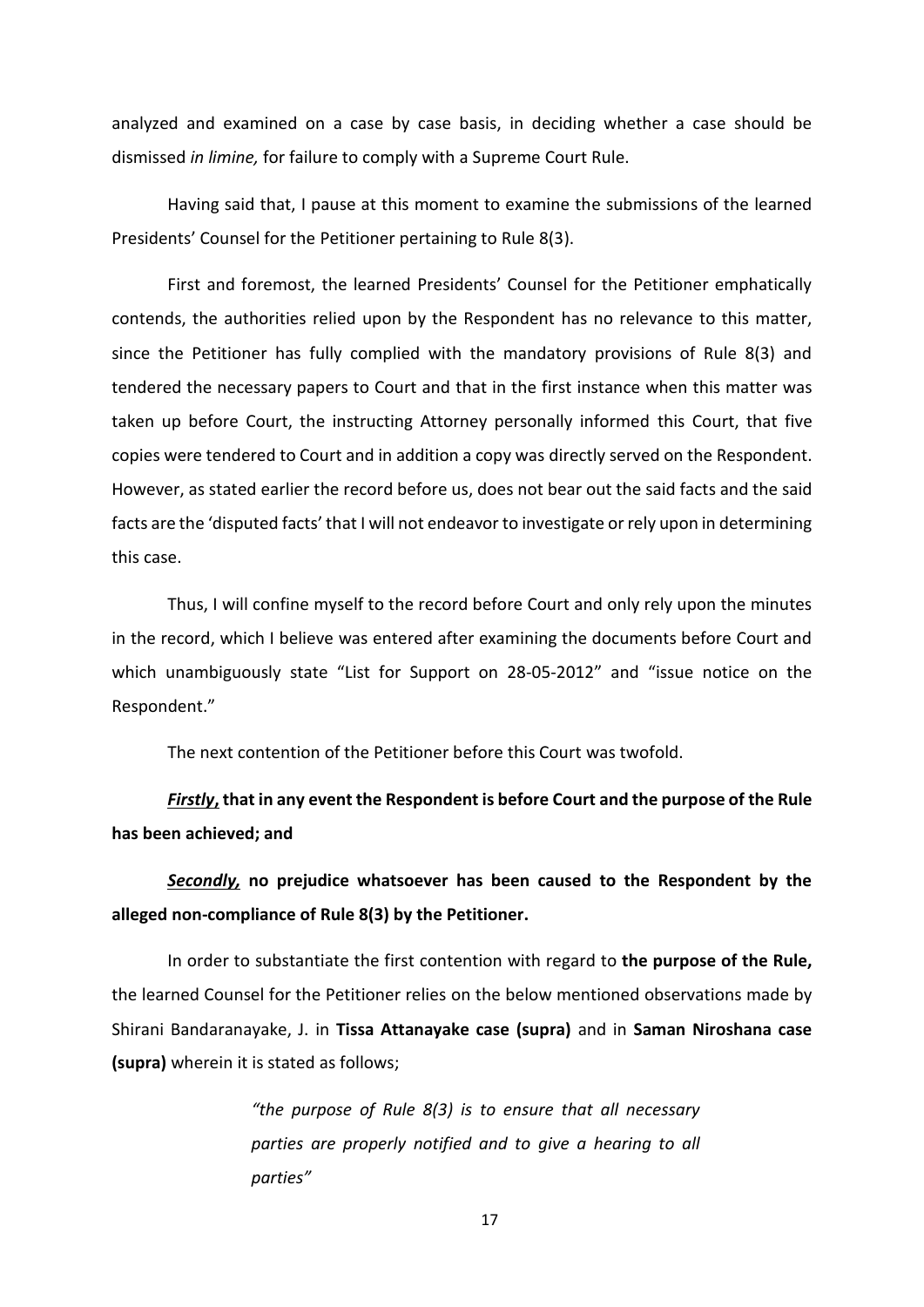Likewise, in order to substantiate its second contention **that no prejudice was caused to the Respondent** by the Petitioners' alleged non-compliance of Rule 8(3), the learned Counsel for the Petitioner relies on the Order made by a Divisional Bench of five Judges of this Court, in **AG v. Dr. Shirani Bandaranayake and Others (supra)** wherein it is observed,

> *"that no prejudice whatsoever has been caused to any of the parties in this case by reason of non-compliance of Rule 8(3)."*

I wish to consider the Order made by the Divisional Bench first, in the aforesaid **AG v. Dr. Shirani Bandaranayake** case. The Petitioner of the said case was the Hon. Attorney General and it was a Special Leave to Appeal application against the Judgement of the Court of Appeal. Consequent to support of the case by the Petitioner, the Court granted Special Leave to Appeal against all the Respondents. Subsequently, at the hearing of the appeal before the Divisional Bench, two of the Respondents brought to the attention of Court, that they could not file caveat nor appear in Court on the date on which the matter was first taken up for granting of Special Leave to Appeal as the said two Respondents were not served with any notice, pursuant to filing of the application for Special Leave to Appeal by the Petitioner; i.e. non-compliance of Rule 8(3) of the Supreme Court Rules.

The Court examined the record and held that there **was substantial compliance by the Petitioner of Rule 8(3) of the Supreme Court Rules.** However, in the interests of justice, the said two Respondents who were initially not heard at the time of granting of special leave were *granted an opportunity to participate in the proceedings for granting of Special Leave to Appeal* and accordingly the Court set aside the earlier Order and set down the matter for granting of Special Leave to Appeal against the said two Respondents. Thereafter, when the case was taken up for the said purpose of granting of Special Leave against the said two Respondents, the two Respondents once again raised an objection pertaining to noncompliance with Rule 8(3). The Divisional Bench of this Court examined the said issue and then held, that **no prejudice whatsoever was caused to any of the parties by reason of noncompliance of Rule 8(3) by the Petitioner** and overruled the objection raised pertaining to Rule 8(3) of the Supreme Court Rules. Thus, in the aforesaid case it is observed that a **Divisional Bench of this Court, when examining the mandatory nature of Rule 8(3)**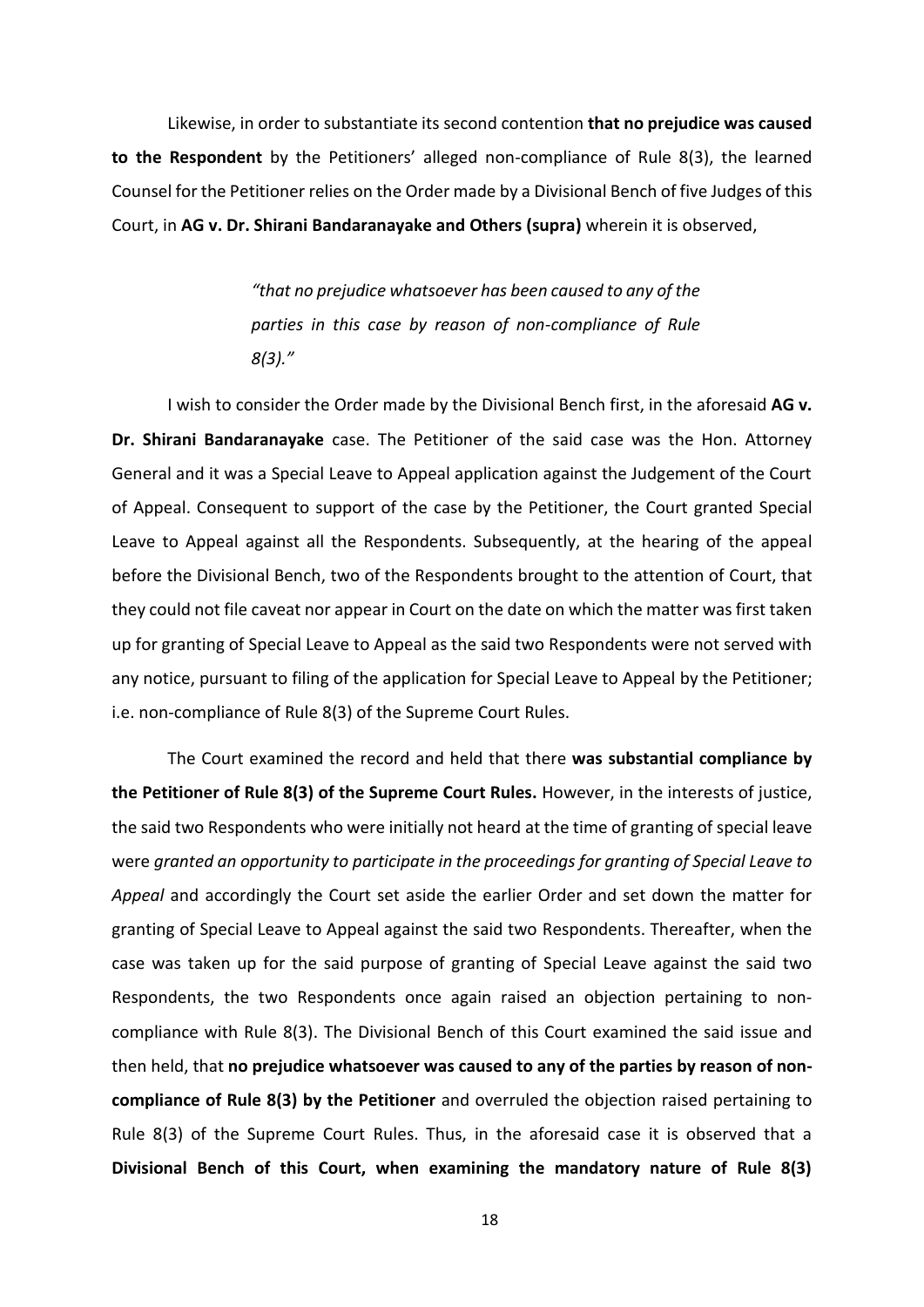# **considered 'substantial compliance' as well as 'no prejudice rule' in arriving at its determination.**

The contention of the Petitioner pertaining to 'purpose been achieved' and 'no prejudice been caused to the Respondent' in my view, is a significant factor that should be borne in mind when considering matters of this nature.

Thus, having referred to the contentions of both parties, I now come to the fundamental question that begs an answer in this application.

**If the purpose of the Rule has been achieved and no prejudice has been caused to the Respondent, then in such a situation should the Court uphold a preliminary objection raised, with regard to non-compliance of Rule 8(3)** or , if I may be more explicit, if the Respondent is before Court, very much prior to the first day of support, having indicated that notices were issued on the Respondent in terms of Rule 8(1) of the Supreme Court Rules and it is apparent that the purpose of the Rule has been achieved and no prejudice whatsoever has been caused to the Respondent, then should a Court uphold a preliminary objection raised based exclusively upon the mandatory nature of Rule 8(3) and dismiss a Special Leave to Appeal application *in limine*, notwithstanding the position taken up by the Petitioner, that he has complied with the provisions of Rule 8(3).

The foremost duty of a Court is to administer justice and in the pursuit of seeking justice, I do not think that a Court should take such a drastic action of dismissal of an action. The circumstances of this case in my view, does not warrant such a course of action to be taken at this point of time. Undoubtedly, this Court in many an instance has held that the Supreme Court Rules are mandatory in nature and I am in agreement with that view.

The question before this Court now, is the consequences of non-compliance. Can the Court use its inherent power and excuse such a non-compliance? Is it a matter where the discretion of Court can be resorted to? In order to find answers to such queries, I wish to consider the recent jurisprudence of this Court, with regard to Supreme Court Rules and specifically, the consequences of non-compliance of a specific Supreme Court Rule.

The first case, I wish to consider with regard to the *exercise of discretion of Court* is the case of **Rohitha Peiris and another v. Doreen Peiris 2015 Vol XXI [BLR] 101**. In this case,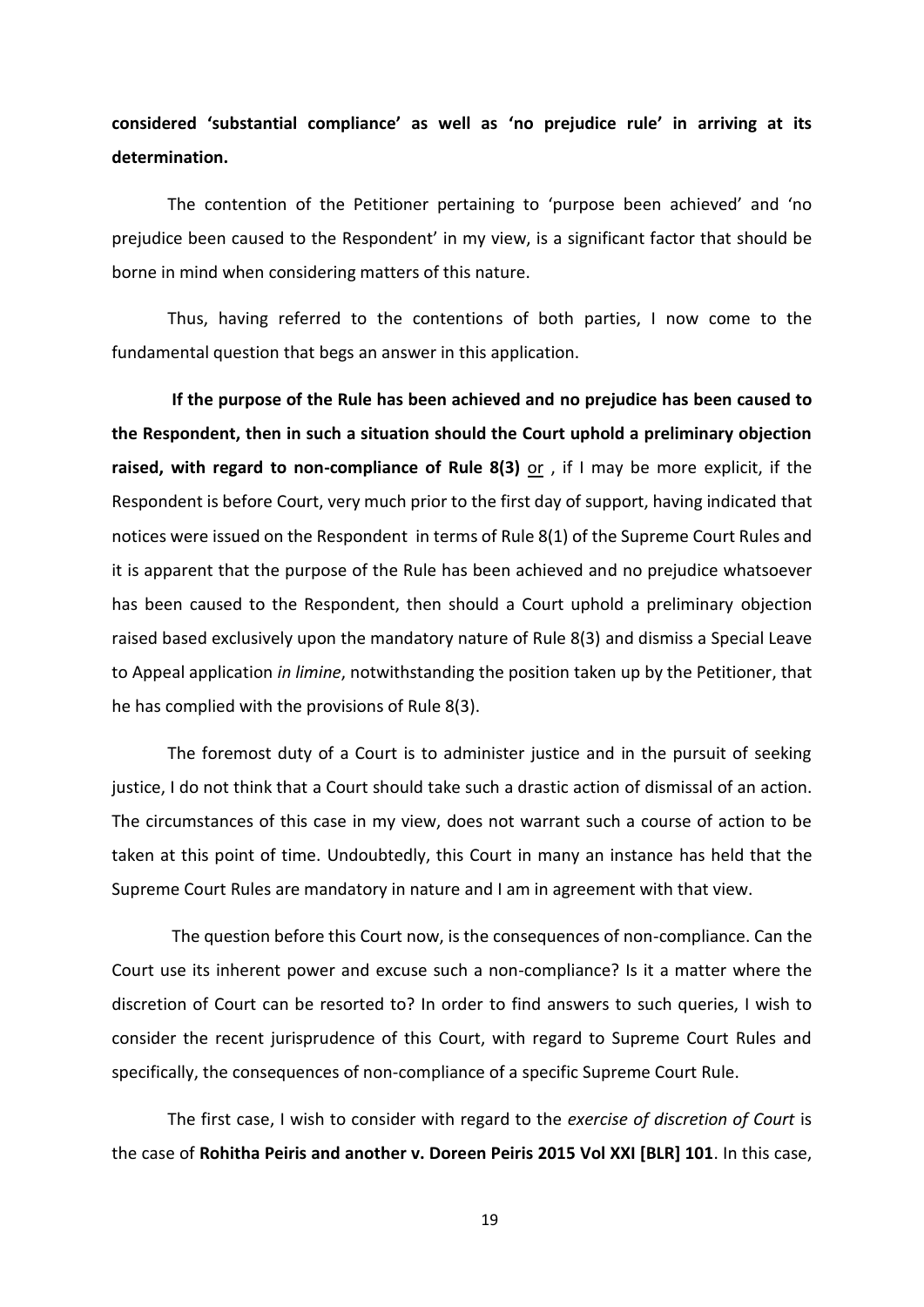admittedly the Petitioner failed to file the notices to be served on the Respondents together with the Petition of Appeal and an objection was raised pertaining to non-compliance of Rule 8(3). This Court whilst re-iterating the mandatory nature of Rule 8(3), observed that *the Court has a discretion to make Order in an appropriate case even if non-compliance had not been explained.* In this **Peiris** case, the only explanation for non-compliance was 'inadvertence'. Sripavan, J., (as he then was) considered the said position in order to exercise the discretion in favour of the Petitioner and also examined the entire appeal process resorted to by the Petitioner, the failure to adhere to Rule 7 and 40 and specifically the time bar of lodging the appeal and held that the **Court was not inclined to exercise the discretion** in favour of the Petitioner and upheld the preliminary objection and dismissed the application.

The next case, I wish to consider is **Nestle Lanka PLC v Gamini Rajapakse SC/HC/LA No.54/2018 – S.C. minutes of 20.09.2020 i**n which the preliminary objection raised was with regard to the failure of the Petitioner to comply with Rule 2, 7 and 8 of the Supreme Court Rules. This Court in its judgement pronounced by his Lordship the Chief Justice emphasized the importance and mandatory nature of the Supreme Court Rules and the consequences that would follow in case of a breach of a Rule.

His Lordship also considered in detail, the series of cases where this Court held that non-compliance of Rule 8(3) would result in the dismissal of an application and also the cases which recognized the proposition that mere technicalities should not be thrown in the way of administration of justice and specifically Rule 34 and 2 respectively, which require a party to show due diligence in prosecuting an appeal as well as a party seeking Special Leave to exercise due diligence in obtaining necessary material to submit to Court at the time of filing papers and observed that the Petitioner in the aforesaid case was **unable to satisfy Court that it exercised due diligence** and thus upheld the preliminary objection raised by the Respondent and dismissed the application.

Similarly, in **Colombo Business School case** discussed earlier, this Court examined the threshold provisions of timeline referred to in Rule 28 (3) and 7 of the Supreme Court Rules and held, the consequences of the failure of the Petitioner to comply with Rule 28(3) would necessarily result in upholding the preliminary objection raised pertaining to the mandatory nature of Rules 28(3). Nevertheless, the Court considered the 'due diligence rule' to ascertain whether the Court could excuse the Petitioner of its non-compliance and came to the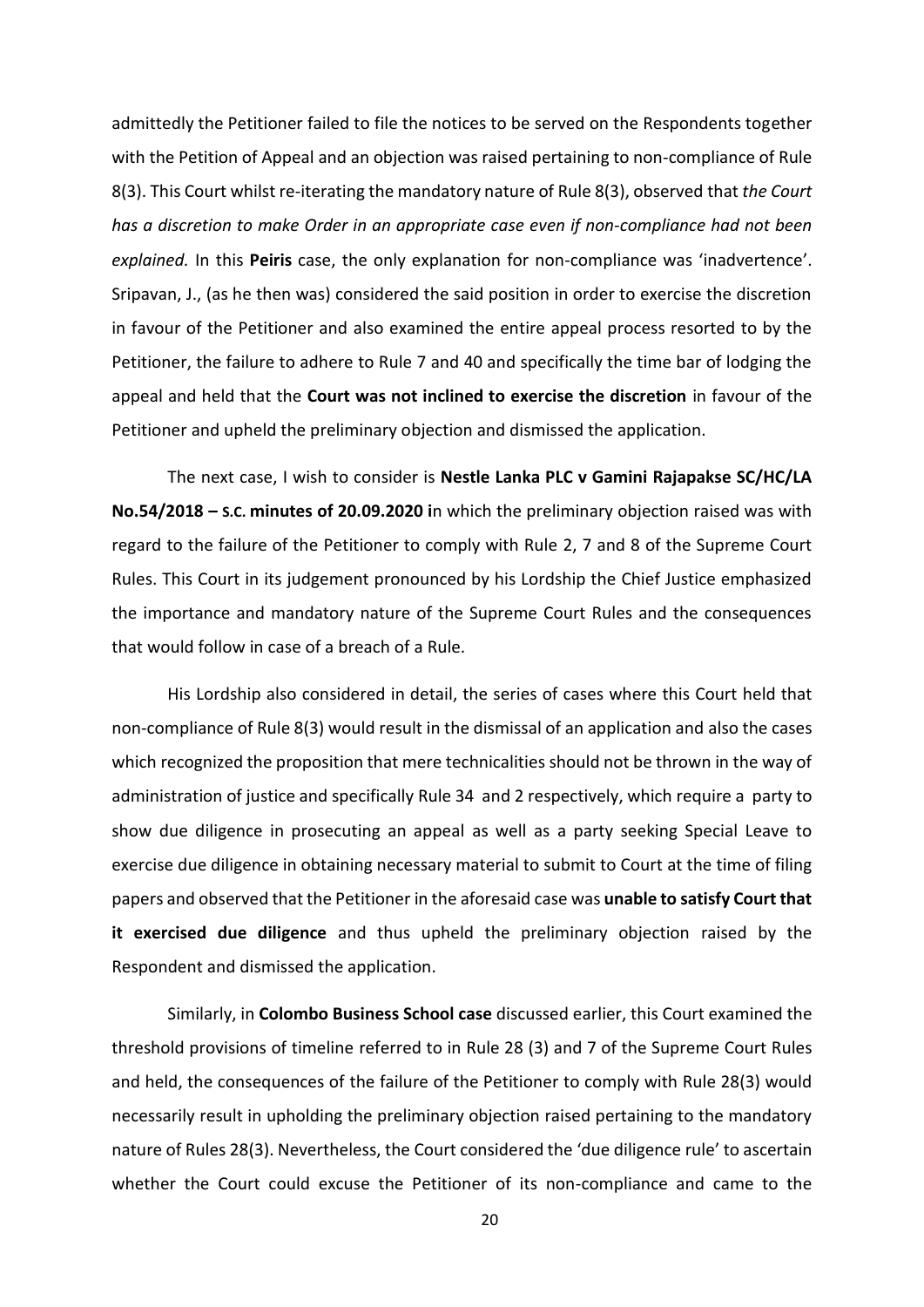conclusion, that the **Court cannot exercise its discretion** in favour of the Petitioner, when the Petitioner failed to adhere to the time line in filing an application for Special Leave to Appeal and based upon the said factors upheld the preliminary objection raised pertaining to Rule 28(3) and dismissed the application.

From the afore discussed cases, it is manifestly clear, that this **Court in determining matters pertaining to Supreme Court Rules, not only considered the mandatory nature of such Rules, but also explored the possibility of exercising the discretionary power** it inherits and looked into the circumstances of the case to examine whether the actions or the failure to comply with the provisions of the Supreme Court Rules can be excused in favour of a Petitioner.

Similarly, the **Court has also explored the 'due diligence rule' incorporated in Rule 34 of the Supreme Court Rules** *viz-a-viz* the course of action followed by a Petitioner, to determine whether the steps taken by a Petitioner is sufficient or to the satisfaction of Court, in order to excuse a Petitioner from non-compliance of a Supreme Court Rule.

Nevertheless, it is significant that in the aforesaid cases having discussed the discretionary power of Court, this Court upheld the said preliminary objection raised by the Respondents pertaining to non-compliance of Rule 8(3) and 28(3) respectively. Thus, the Court did not exercise its discretion in favour of the Petitioner in the said instances.

However, it is seen in certain cases determined by this Court, in the recent past, the discretionary power has been exercised in favour of the Petitioner. The Courts have taken this path when the purpose of the Rule has been achieved; when no prejudice has been caused to the Respondent; and when there is substantial compliance of the Rule. The learned Counsel for the Petitioners' main contention before this Court was also based upon this ground.

Hence, I wish to examine some of the said judgements at this juncture.

In **Wijesinghe v. Tenderlea Farm (Pvt) Ltd. SC/SPL/LA No. 159/2017 - S.C. minutes of 17-09-2020,** a preliminary objection was raised by the Respondent pertaining to the Petitioner not tendering certain documents together with the Petition and thus, not complying with Rule 2 and 6 of the Supreme Court Rules of 1990. The Court held that there was 'no material breach' of Rule 2 and 6 on the part of the Petitioner. The Court further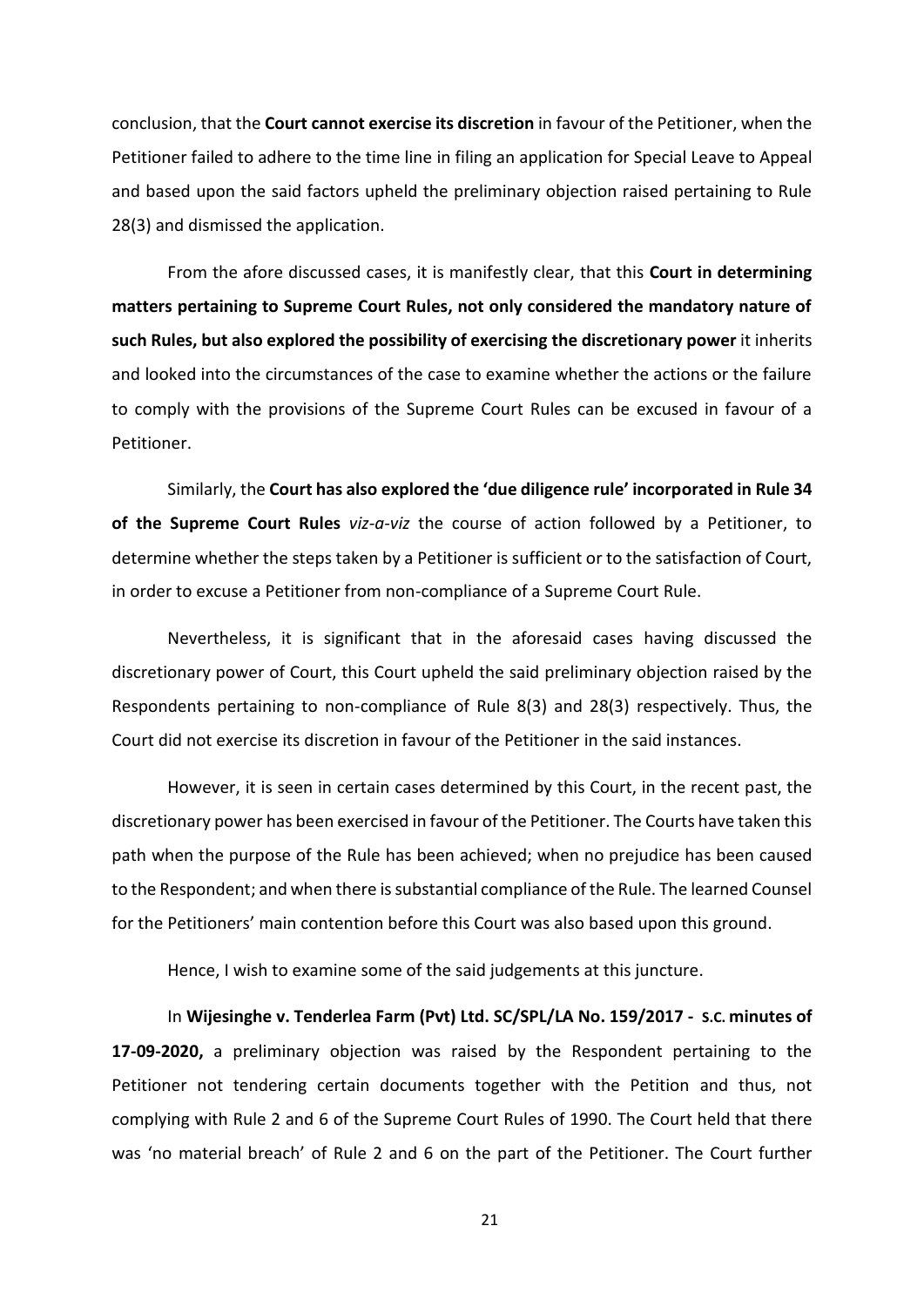observed that the Petitioner has 'substantially complied' with the Rules in filing the said case and also **'no prejudice has been caused'** to the Respondent. Hence, the preliminary objection raised by the Respondent pertaining to the non-compliance of Supreme Court Rule was overruled by this Court.

In the said judgement, reference was made to the case of **Kiriwanthe v. Navaratne [1990] 2 SLR 393,** wherein observations were made in respect of Supreme Court Rules of 1978 as follows:-

> *Rules must be complied with but the law does not require or permit an automatic dismissal of the party in default and that consequences of non-compliance is a matter falling within the discretion of the Court, to be exercised after considering the nature of the default as well as the excuse or explanation therefore, in the context of the object of the Rule.*

Similarly, in **Ediriwikrama v. Rathnasiri SC App 85/2004 – S.C. minutes of 18-12-2012**, this Court overruled an objection taken pertaining to Rule 8(3). It was upon the basis that the objection was raised not at the initial stage of granting of leave but ten years thereafter when the hearing of the appeal was taken up. The Court was inclined to accept the submission that **no prejudice has been caused** to the Respondent by the failure of the Petitioner in nontendering of notices as stipulated in the Supreme Court Rules. In overruling the submission of the Respondent with regard to the mandatory nature of Rule 8(3), the Court observed and highlighted that in the special circumstance of the said case that to achieve the smooth function of Court, it was not desirable to do otherwise since no prejudice whatsoever has been cased to the Respondent.

Likewise, in **Sirisena v. Gunawardena – SC/SPL/LA 133/15 – S.C. minutes of 02-08- 2017**, a case in which the notices were not tendered as required under Rule 8(3), but were tendered seven days thereafter and a preliminary objection was raised pertaining to noncompliance of Rule 8(3) and 40 of the Supreme Court Rules, the purpose of Rule 8 was considered by this Court in the light of discretion enumerated in Rule 40 and held, though delayed, there was 'substantial compliance' and such compliance was considered sufficient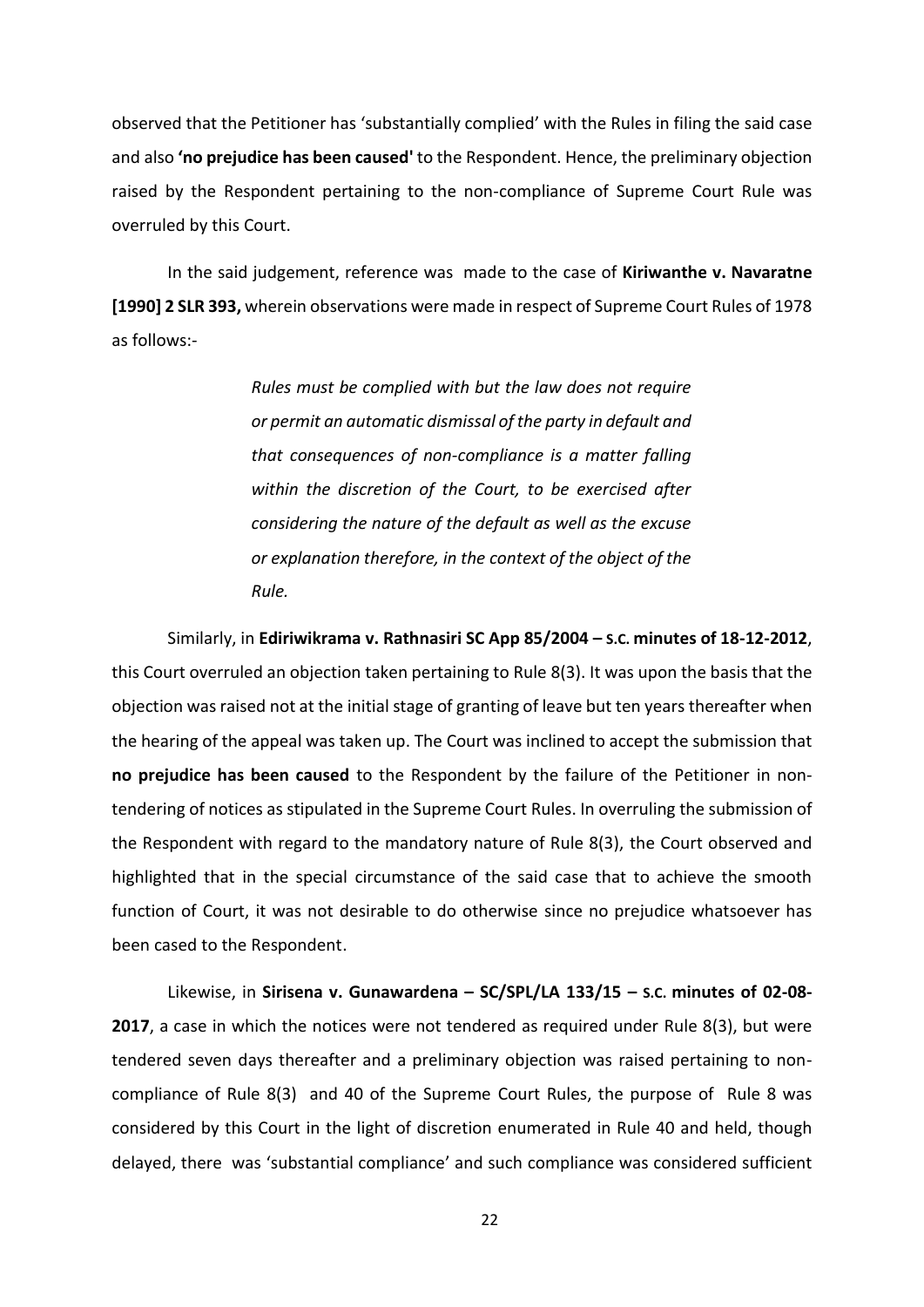to overrule the preliminary objection raised and entertained the application. Further, the Court went on to observe that in considering matters of this nature, it is necessary to consider whether non-compliance with the Rules has adversely affected a party to the case and the functioning of justice in coming to its determination.

Thus, it could be seen in an appropriate case, this Court has used its discretion and overruled the objections raised pertaining to Rule 8(3), although in a multitude of cases, this Court has upheld the mandatory nature of Rule 8(3), thus giving credence to the fact that every case should be looked at and considered on its own merits, in order to administer justice and to maintain the smooth function of the Court procedure.

It is also apparent with regard to Rules, that the jurisprudence of this Court has been vibrant and diverse. On one hand this Court has accepted the mandatory nature of Rule 8(3) and on the other hand has considered due diligence, no prejudice rule and discretion of Court in determining a preliminary objection raised before Court pertaining to complying with Supreme Court Rules. This in my view, is giving a holistic approach to the consideration and examination of the Supreme Court Rules, based upon the facts of each case independently on a case by case basis.

At this juncture, I also wish to refer to the oft-quoted observation made by Mark Fernando J., in **Kiriwanthe v Navaratne case (supra)** with regard to Supreme Court Rules of 1978.

> "I am content to hold that the requirement of Rule 46 must be complied with, but strict or absolute compliance is not essential, it is sufficient if there is compliance which is

> "substantial''- this being judged in the light of the object and purpose of the Rule. It is not to be mechanically applied [ ] the Court should first have determined whether the default has been satisfactorily explained, or cured subsequently without unreasonable delay, and then have exercised a judicial discretion either to excuse the non-compliance or to impose a sanction."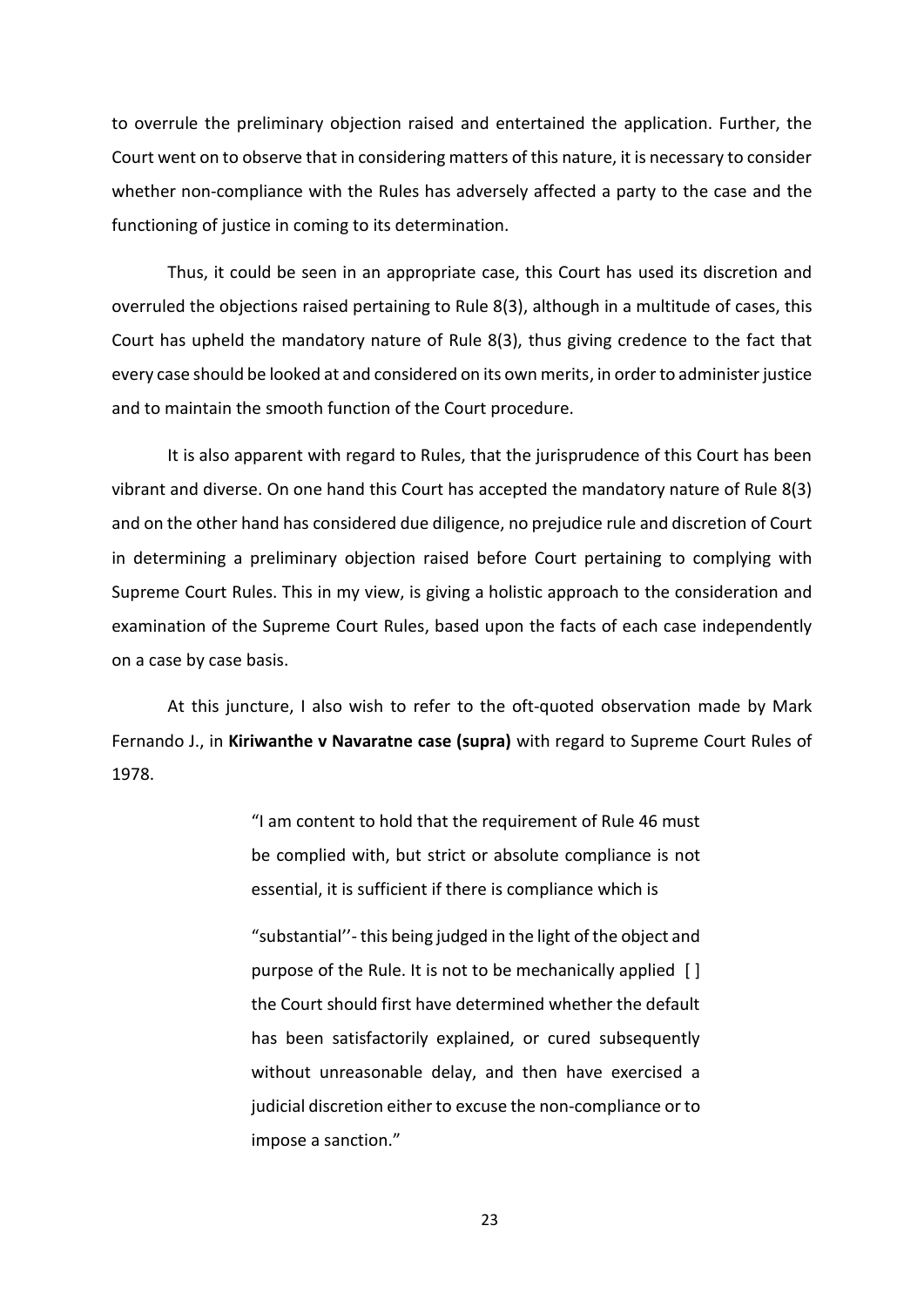The above observation made in respect of Supreme Court Rules of 1978 was referred to and meticulously analyzed and evaluated by Shirani Banadaranayake J., in **Fowzie v Vehicle Lanka case (supra)** viz-a-viz the Supreme Court Rules of 1990, in coming to the conclusion, inter alia that the purpose and the objective of Rule 8, is to ensure that all parties are properly notified in order to give a hearing to all parties, which school of thought has run through the gamut of cases in respect of Rule 8(3), wherein this Court has upheld its mandatory nature and I am in agreement with such school of thought.

Nevertheless, as discussed earlier, this Court has categorically upheld the inherent power of Court to look at Rule 8(3) from the perspective of achieving the purpose of the Rule as well as no prejudice being caused to the Respondent as specifically observed in the **Divisional Bench decision of this Court in AG v Shirani Bandaranayke (supra)** and thus unequivocally accepted the discretionary power vested with this Court to look at a matter pertaining to Supreme Court Rules independently and sacrosanctly.

This brings me back to the case before us for determination.

In the instant application, filed almost a decade ago, the Honourable Judge of this Court sitting in chambers, directed that the matter be supported with notice to the Respondent. The Respondent, a foreign company filed caveat upon the basis that notice was received in terms of Rule 8(1) and indicated its intention to oppose the Special Leave to Appeal application pertaining to *an Enforcement of a default judgement obtained from the Royal Courts of Justice in the United Kingdom.* On the first day the case was taken up for support, the Respondent was present in Court and raised the preliminary objection pertaining to Rule 8(3), upon the premise that the Respondent was not served notice through the Supreme Court Registry. It is admitted and not in dispute that notice was served directly by the Petitioner on the Respondent, whereas tender of notice and issuance of notice on the Respondent through the Supreme Court is the matter in dispute, upon which the entire case revolves.

Eight long years have passed and the case is still at the starting block. The issues that spring from the Court of Appeal judgement with regard to registering of a default judgement in terms of the Reciprocal Enforcement of Foreign Judgement Ordinance, and the merits of the application viz-a-viz the provisions of the Mutual Assistance in Civil and Commercial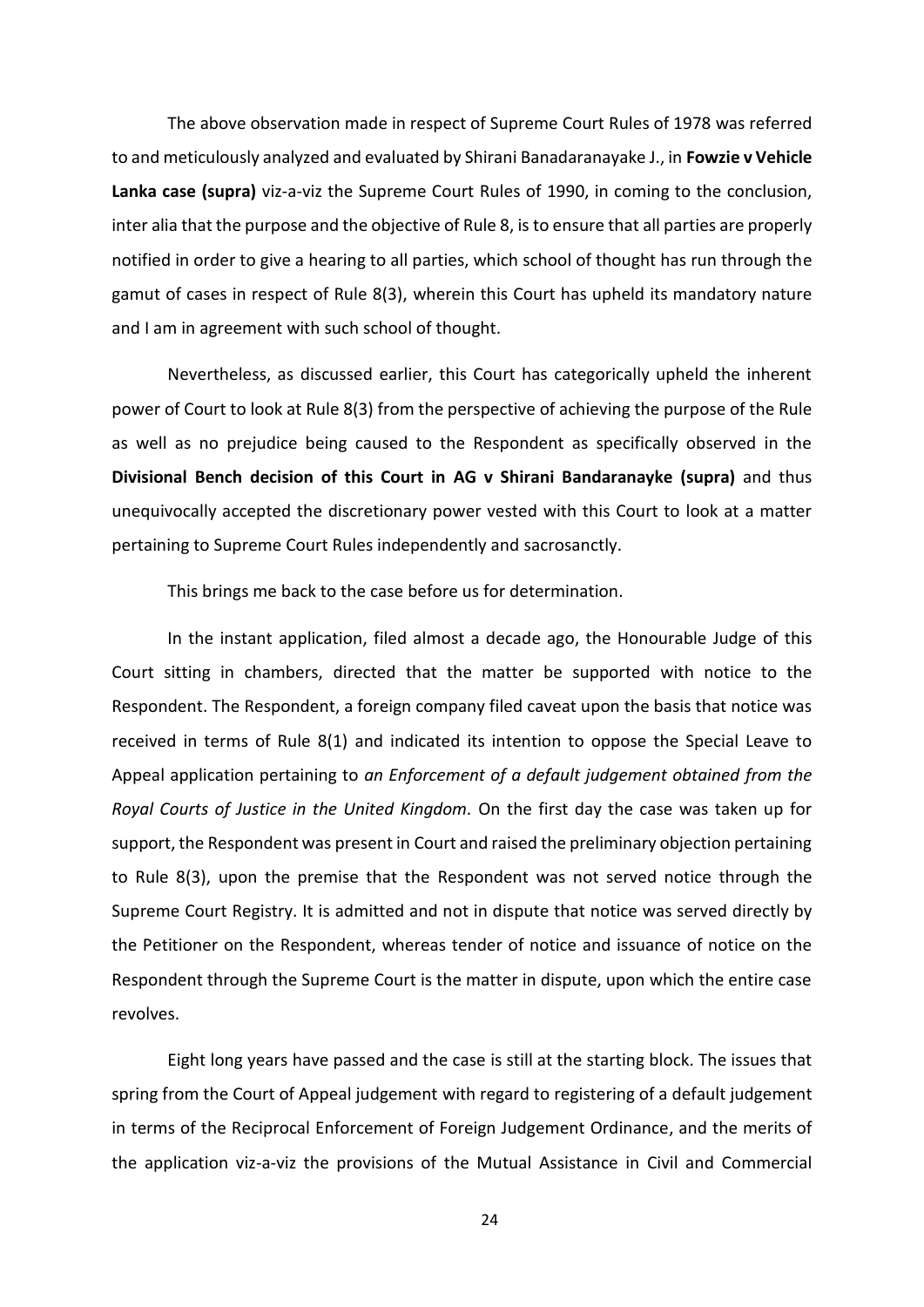Matters Act, have still not been considered by this Court, to determine in the first instance, whether this application is a fit and proper case to grant Special Leave to Appeal or not.

Whilst emphasizing the mandatory nature of Rule 8(3) of the Supreme Court Rules and that the said Rules, made under and in terms of the Constitution should be followed and cannot be easily disregarded, I wish to consider this unique case independently and on its own steam. I am also mindful of the length of time and the delay in administering of justice to the parties before Court.

I place no reliance on disputed facts as discussed earlier in the judgement and rely only on the Order made by the Judge of this Court directing to 'list this matter for support and to notice the Respondent'. Thus, I observe that there is no clear evidence before this Court to establish the principal assertion of the Respondent, that the Petitioner failed to 'tender notice' and did not 'tender notice' when lodging the instant application and hence failed to act diligently and thereby breached or failed to comply with Rule 8(3) of the Supreme Court Rules. Unlike in most or almost all the judgements referred to herein where the non-tender of notice together with the Petition of Appeal is an admitted fact, in the instant application, the Respondent has failed to establish on the face of the record, the main ingredient required to raise a preliminary objection pertaining to Rule 8 (3), namely failure to 'tender notice' to the Supreme Court together with the Petition of Appeal. As discussed earlier in this judgement it is a matter in dispute and not an admitted fact in the instant application.

On the other hand, the purpose of Rule 8(3) is to ensure that parties are notified and given a hearing and in this application, undoubtedly such purpose has been fulfilled. The Respondent filed caveat very much prior to the day the application was first fixed for granting of Special Leave to Appeal and in its motion indicated that notices were issued in terms of Rule 8(1) and on the first date itself, was before this Court and was represented by Counsel who himself was the competent authority of the British Company.

Thus, I am of the view that no prejudice whatsoever has been caused to the Respondent. In fact, substantial compliance of Rule 8(3) is accepted by both parties and the purpose and the object of the Rule has been achieved. Hence, I see no reason whatsoever, not to excuse the Petitioner, from non-compliance of Rule 8(3) as contended to by the Respondent. I am of the view, that this is a fit case for this Court to use its inherent power in